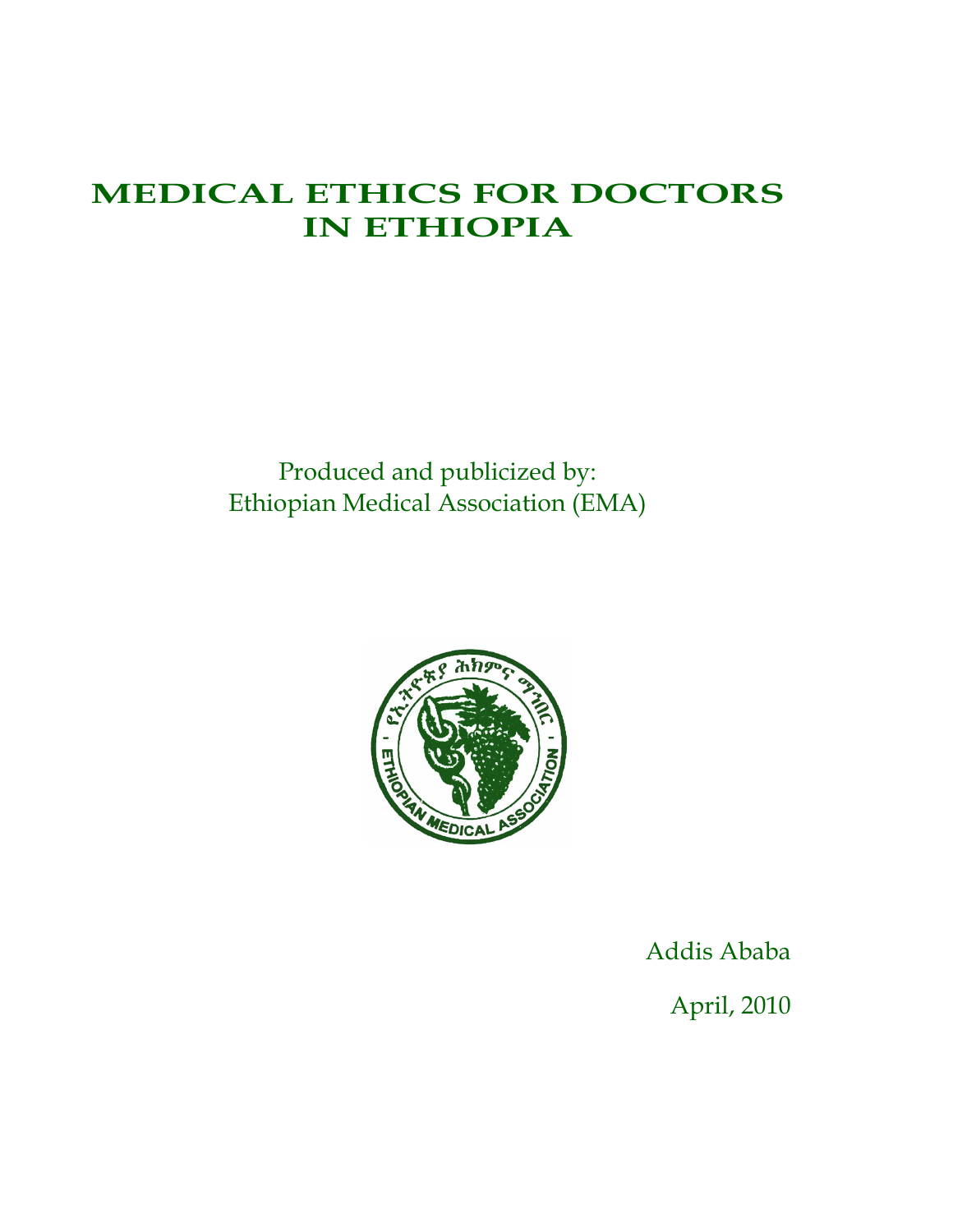### **PREFACE**

This edition of "Medical Ethics for Doctors in Ethiopia" consists of an up to-date information and guideline for all practicing doctors in Ethiopia in line with the dynamic field of ethics in general and the medical ethics in particular. Since its first publication in 1988 entitled "Medical Ethics for Physicians practicing in Ethiopia", no major revision or changes were made, neither the standing Ethics committee of the Ethiopian Medical Association had come up with opinions and position statements.

Nevertheless, EMA's annual conferences have always put great emphasis on the issue of medical ethics. Accordingly, the first medical ethics draft document, which is the major resource to this edition, was produced in the year 2008. Besides, the continued discussions and recommendations have brought about significant improvement to the ethical principles and values that have been put together in the Ethiopian context of medical practice.

In addition, the standing ethics committee of EMA has shouldered responsibility to come up with timely opinions and positions that will gradually be reflected in the course of exercising the ethical code in both medical practice and medical research and to present it to the executive committee and the general assembly for endorsement. Moreover, EMA believes the inputs that could be obtained from theologians, sociologists, psychologists, philosophers, ethicists, lawyers, medical practitioners, etc. will have great importance to further adopt the document in the Ethiopian context.

As a final point, EMA will make an effort to carry on reviewing the document for the years to come in order to keep it up-to-date and functional.

Executive Committee Ethiopian Medical Association March 2010

ii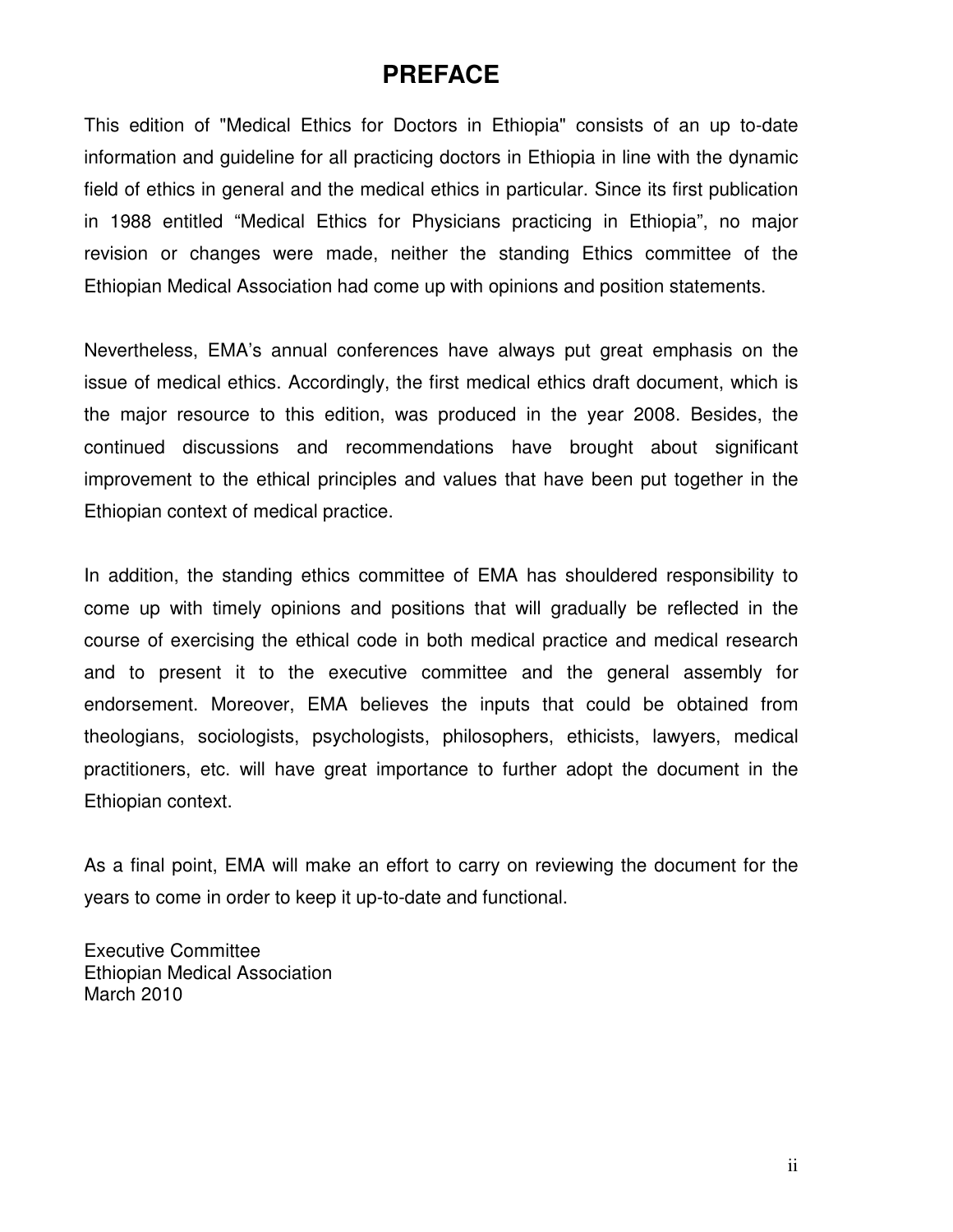# ACKNOWLEDGEMENTS

*I'm greatly indebted to Professor Tilahun Teka and Dr. Yimtubezina W.Amanuel for producing this reviewed document and for their invaluable technical advice in the course of the process. I'm also very much thankful to those professionals who determinedly reviewed the first draft. Their participation has helped a lot to enrich the document. My heartfelt thank also goes to the participants of the final review workshop. Truly the outcome of the workshop was significant that enabled to supply the document with indispensable ideas.* 

*Moreover, I would like to acknowledge the support of the Federal Ministry of Health in particular Dr. Yibeltal Asefa Medical Service Directorate Director FMoH who has encouraged members of the Ethiopian Medical Association to come up with such fruitful document. Last but not least, I express gratitude to EMA's secretariat for organizing the final review workshop and for providing all the necessary support till the final publication.* 

*Dr Fuad Temam EMA's President*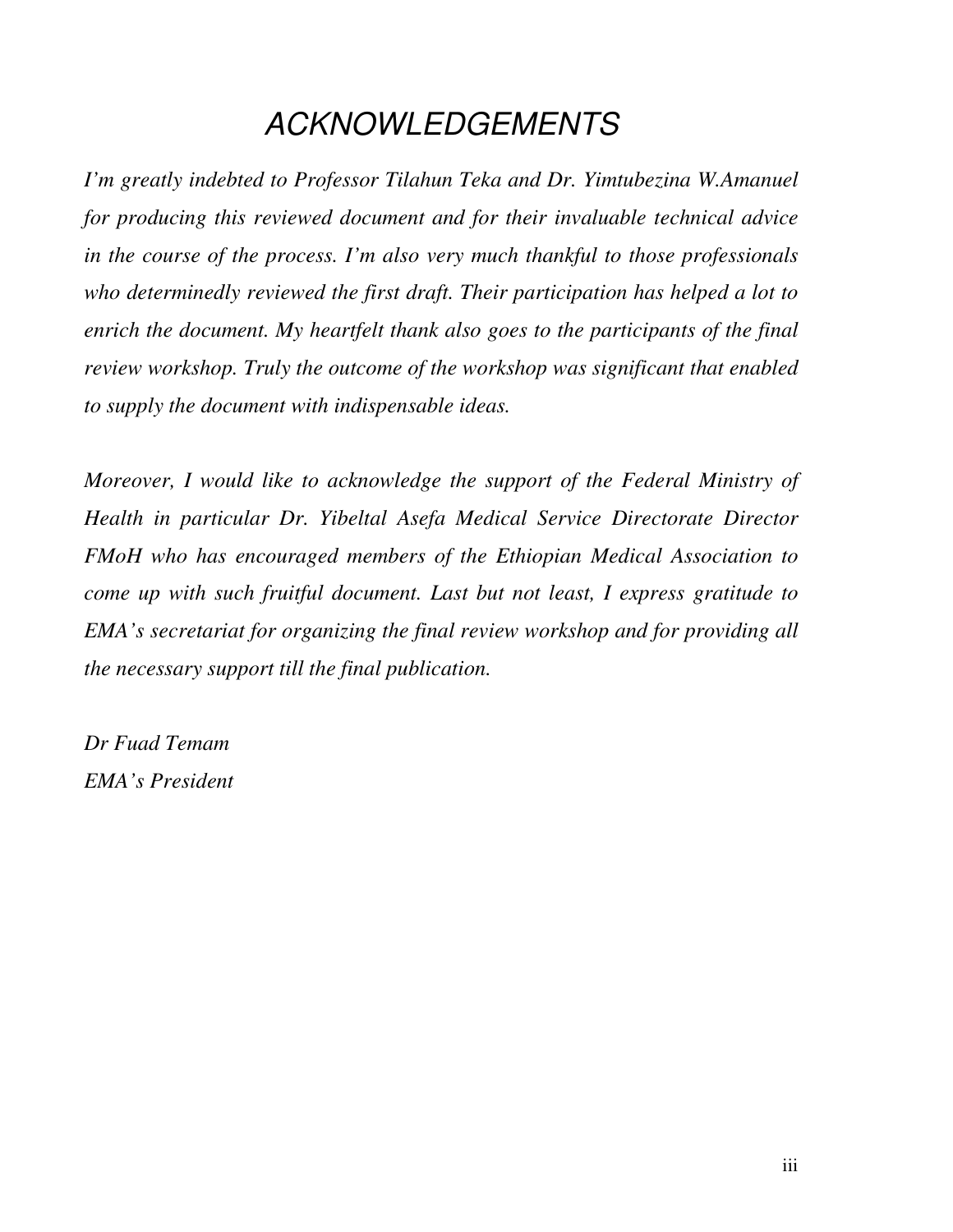#### **CONTENTS**

| PREFACE.                                                                               |  |
|----------------------------------------------------------------------------------------|--|
|                                                                                        |  |
|                                                                                        |  |
|                                                                                        |  |
|                                                                                        |  |
|                                                                                        |  |
|                                                                                        |  |
|                                                                                        |  |
| L.                                                                                     |  |
| II.                                                                                    |  |
| III.                                                                                   |  |
| $IV_{-}$                                                                               |  |
| V.                                                                                     |  |
| VI.                                                                                    |  |
| VII.                                                                                   |  |
| VIII.                                                                                  |  |
| IX.                                                                                    |  |
| Х.                                                                                     |  |
| XL                                                                                     |  |
| XII.                                                                                   |  |
| XIII.                                                                                  |  |
| XIV.                                                                                   |  |
| XV.                                                                                    |  |
| XVI.                                                                                   |  |
| XVII.                                                                                  |  |
| XVIII.                                                                                 |  |
| XIX.                                                                                   |  |
| В.                                                                                     |  |
|                                                                                        |  |
| L.                                                                                     |  |
| Н.                                                                                     |  |
| Ш.                                                                                     |  |
| IV.                                                                                    |  |
|                                                                                        |  |
|                                                                                        |  |
| WORLD MEDICAL ASSOCIATION DECLARATION OF HELSINKI 24                                   |  |
| А.                                                                                     |  |
| В.                                                                                     |  |
| Additional Principles for Medical Research Combined with Medical Care 28<br>C.         |  |
|                                                                                        |  |
|                                                                                        |  |
|                                                                                        |  |
|                                                                                        |  |
|                                                                                        |  |
|                                                                                        |  |
| The Declaration of Tokyo on Torture and other Cruel, Inhuman or Degrading Treatment or |  |
| Punishment* (1975) …………………………………………………………………………………………… 34                              |  |
|                                                                                        |  |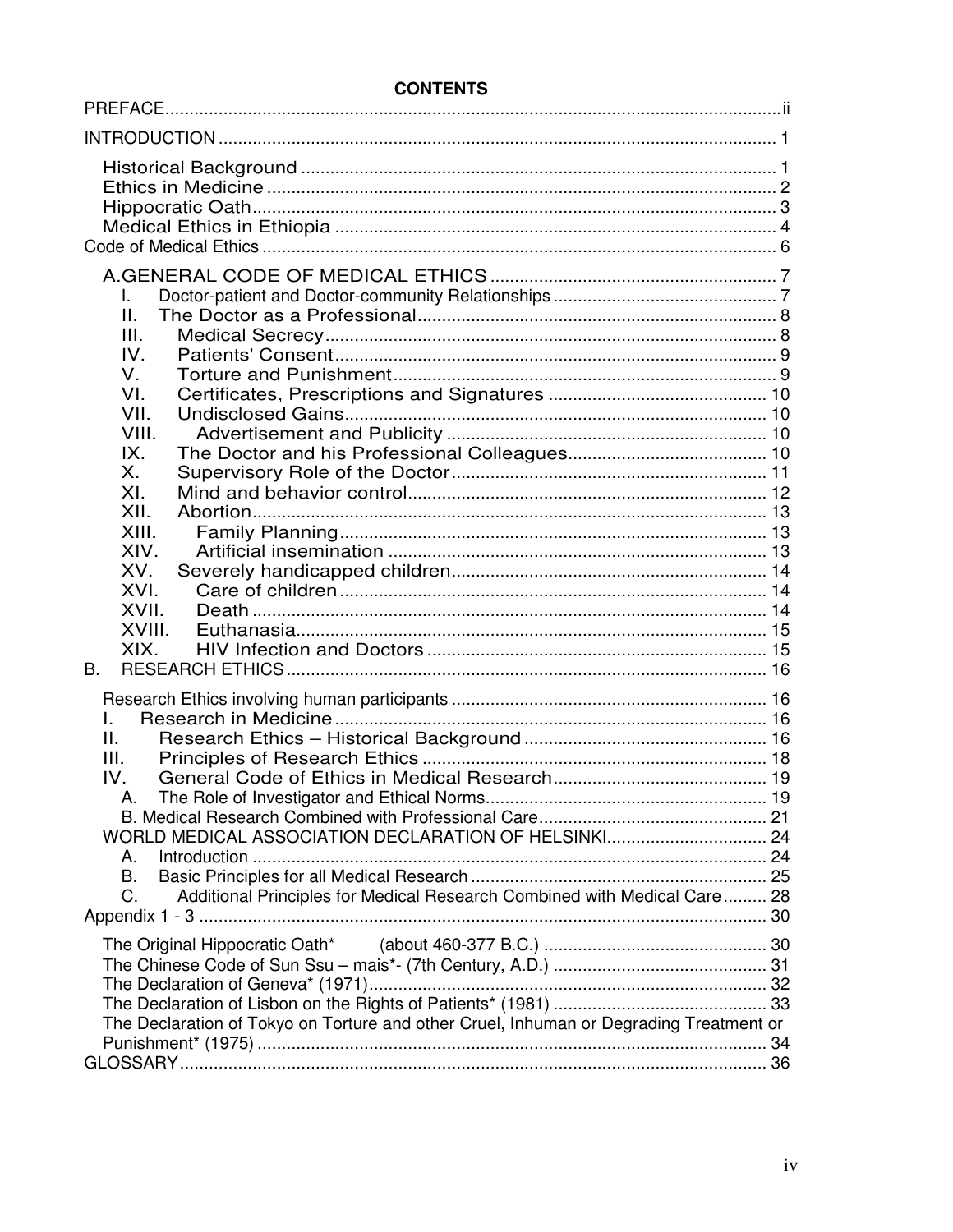## **INTRODUCTION**

#### **Historical Background**

Ethics is a philosophical discipline which attempts to determine what is morally right and what is morally wrong with regard to human action. It was described by some of the Greek philosophers such as Socrates who said "The truly wise man will know what is right, do what is good and therefore be happy". Aristotle also used to say "Rational development was considered the most important, as essential to philosophical self-awareness and as uniquely human" (Biomedical Ethics, 4th edition, 1996).

The word ethics is derived from the Greek ethos, which means custom or culture, a manner of acting or constant mode of behavior. Thus, ethics is defined as a systematic or scientific study of morality (of human acts through the medium of natural reason). It teaches us how to judge accurately the moral goodness or badness of any human action. While general ethics is the basic course of the science of ethics, medical ethics is a form of applied ethics concerned with the application of general principles to the moral problems of the medical profession. In short, medical ethics is the study of moral values and judgments applied to medical practice (WMA Medical Ethics Manual 2005).

Ethical principles started with the Code of Laws of Hammurabl (1790 B. C.) under which the Babylonian surgeons were rewarded or punished for the results of their efforts. Over the years, starting with Hippocrates, the most renowned Greek physician who is regarded as the Father of Medicine, important professional oaths have been publicly and solemnly pledged by physicians as they are admitted to the medical profession. The first of these professional codes was the Oath of Hippocrates 4th century, B.C. (See Appendix I)

There were few Jewish, Christian and Islamic teachings on conduct of doctors and medical ethics. Of these, a Jewish philosopher and physician named Moses Maimonides (born in Spain) in the Middle Ages (1135-1204) was known for introducing the Oath of Maimonides. In this oath Maimonides acknowledges that the eternal providence has appointed him to watch over the life, health and death of God's creatures. He also admits to accept the vocation and takes it as his ultimate calling. This oath was also practiced in some medical schools upon graduation since the middle Ages (Bulletin of the Johns Hopkins Hospital 28:260-61, 1917).

The most significant contribution to Western medical ethical history was made by Thomas Percival, an English physician, philosopher, and writer. In those days Percival's personality, his interest in sociological matters and his close association with infirmary, hospitals and charities were later reflected in his new preparation of professional conduct. Thomas Percival was able to draft Code of Medical Ethics that bears his name in 1803. In 1847 the American Medical Association's first adopted Code of Ethics was based on Percival's code. Although the original code adopted by the association remained the same throughout the years, there were major revisions that took place and since 1957 the format known as the AMA Principles of Medical Ethics was accepted. In order to lay down reasonable balance between professional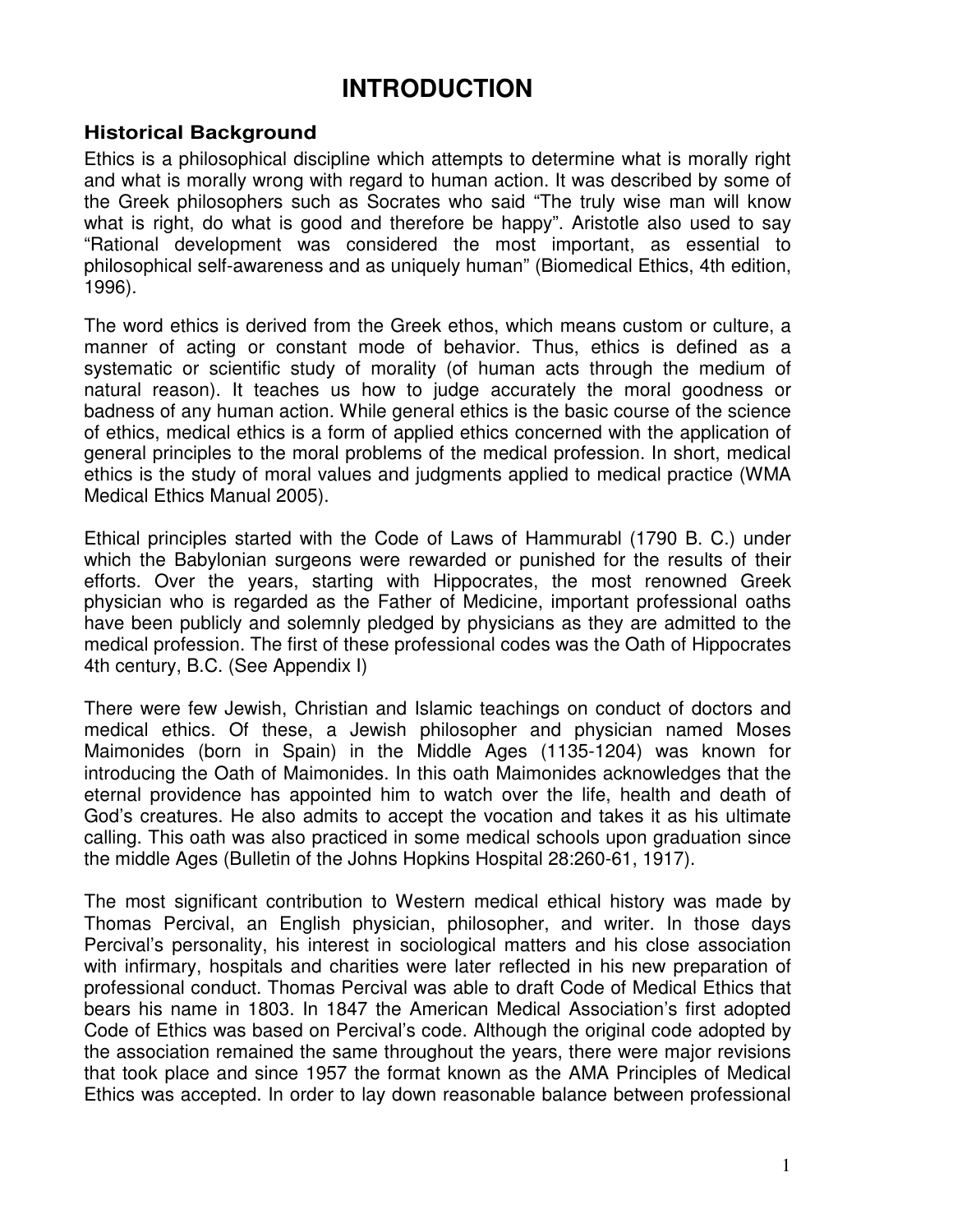standards and contemporary legal standards in the changing society further revisions were mandated by the House of Delegates (AMA) to the Council on Ethical and Judicial Affairs to prepare current periodic opinions based on the Code of Medical Ethics of the Association (Code of Medical Ethics, Current Opinions, 2002-2003 edition).

The World Medical Association (WMA) since its establishment in1964 was sworn to put patients' interest first and to strive for the best possible health care for all regardless of race, creed, political allegiance and social standing. Its major activity was focused on medical ethics, medical education and socio-medical affairs. In 2003 WMA established an Ethics Unit with main goal to establish and promote highest possible standards of ethical behaviour and care by doctors. The Unit was instrumental in adopting policy statements on a large number of ethical issues related to medical professionalism, patient care, research on human participants and public policies. The major contribution of Ethics Unit of WMA in 2005 was the preparation of "Medical Ethics Manual" which was distributed to medical journals and medical schools throughout the world.

#### **Ethics in Medicine**

The ethical concerns of medical care and prevention have been an integral part of western medicine since its inception that well known in history. However, it was the explosion of new medical technologies and procedures, growing social concern and human rights, major interest on moral obligation of the physician to the patient and to the society, complex medical decisions, and similar issues that had made medical ethics to emerge as an area of great concern beginning the late 1960s and the early 1970s until today. The existence of disparity in the distribution of health care both curative and preventive in both developed and developing nations has also raised serious concern about ethical issues. The major contributions of pharmaceuticals in conducting clinical trials that may make breakthroughs globally in curing and preventing some prevalent diseases cause to develop ethical issues when it comes to principles of beneficence and distributive justice to mankind.

According to the World Health Organization, (WHO), constitution signed July, 1986, "Health is a state of complete physical, mental, and social well-being and not merely the absence of disease or infirmity". Moreover, the health status of a population is often judged on the basis of life expectancy. Better nutrition, safe water supplies, improved sanitation and immunization or control of infection account for about 90% of the prolonged life expectancy in Western Europe and North America. Behavior, lifestyle and the environment definitely influence the health of man. Morbidity and mortality within these countries are significantly higher among low income groups as compared to high income groups. The health status of millions of people is unacceptable at this time, when medical knowledge is well advanced. It is estimated that more than half of the population of the world does not have adequate health care. As a result, the gap between the developed and the developing countries is very wide both in the existing health status and the means of improving health care.

Aware at the above facts, member nations of the WHO strongly affirmed that "health is fundamental human right and that the attainment of highest possible level of health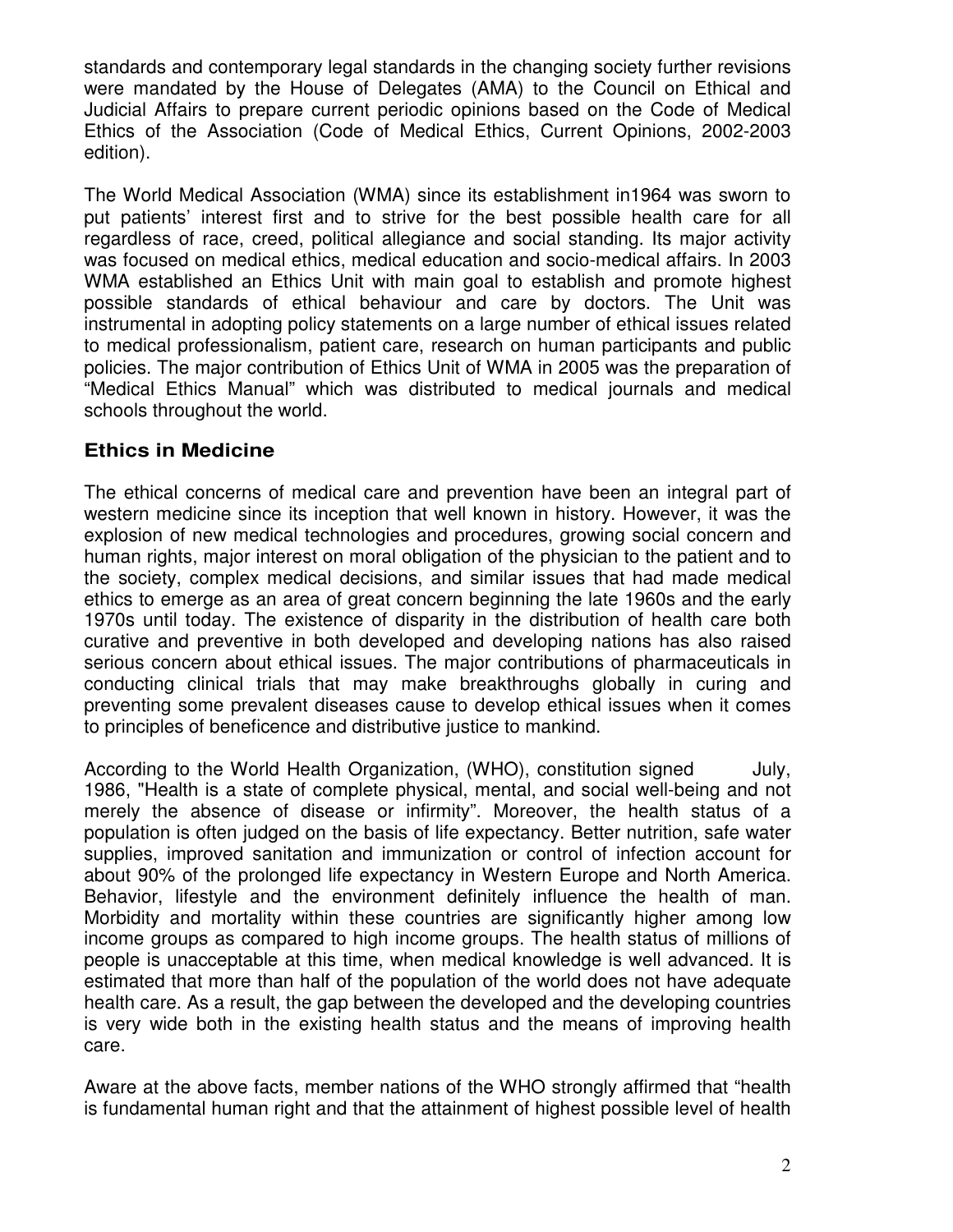is the most important worldwide social goal whose realization requires the action of many other social and economic sectors, in addition to the health sector" Therefore, it is fair that people participate individually and collectively in the planning and implementation of their health care (WHO International Health Conference, New York, 19-22 June, 1946; signed on 22 July 1946).

On September 12.1978, the International conference 'On primary Health Care held in Alma Ata. jointly sponsored by WHO and UNICEF declared that primary health care is the key to attaining the target of health for all by the year 2000, as part of over-all development and the spirit of social justice. This declaration called on all governments to formulate national policies, strategies and action plans to launch and sustain primary health care as part of a comprehensive national health system and in coordination with other sectors. The declaration also called for urgent and effective international action to develop and implement primary health care throughout the world particularly in developing countries. The major ethical driving force was about "distributive justice" and how best access to health services is available to all people in line with the prevailing condition of inequality and human right (Declaration of Alma Ata).

Now after thirty years of the declaration of Alma Ata, there are improvements in many sectors, including health services in developing countries. There are also tremendous technological advances attained in medical sciences. Some of the advancements in health and medicine are found to be beneficial to both the developed and the developing world, although the gap between the rich and the poor countries are so wide that basic health services in developing countries were in a very serious condition.

Modern health care and public health practices are now faced with extremely complex and multifaceted ethical dilemmas. In addition to technological advancements including stem cell researches….cloning, etc. the emerging of pandemics like HIV infection since the late 80s have griped the whole world with major ethical issues. As ethics is a fundamental issue of the whole world, discussions, dialogues, position statements, declarations are needed with the help of experts in the field in order to guide the individual and corporate practitioners in health.

## **Hippocratic Oath**

The Hippocratic Oath was first revised and brought up-to-date by the World Medical Association as the Declaration of Geneva which was adopted by the Third General Assembly of the World Medical Association at Geneva, Switzerland, September 1948 and, later, by the International Code of Medical Ethics adopted by the General Assembly of the World Branch Association held In London, England, October, 1949. The Declaration of Geneva was amended by the 22nd World Medical Assembly, Sydney, Australia, In August 1968 and the 35th. World Medical Assembly, Venice, Italy, In October 1983, (See Appendix I).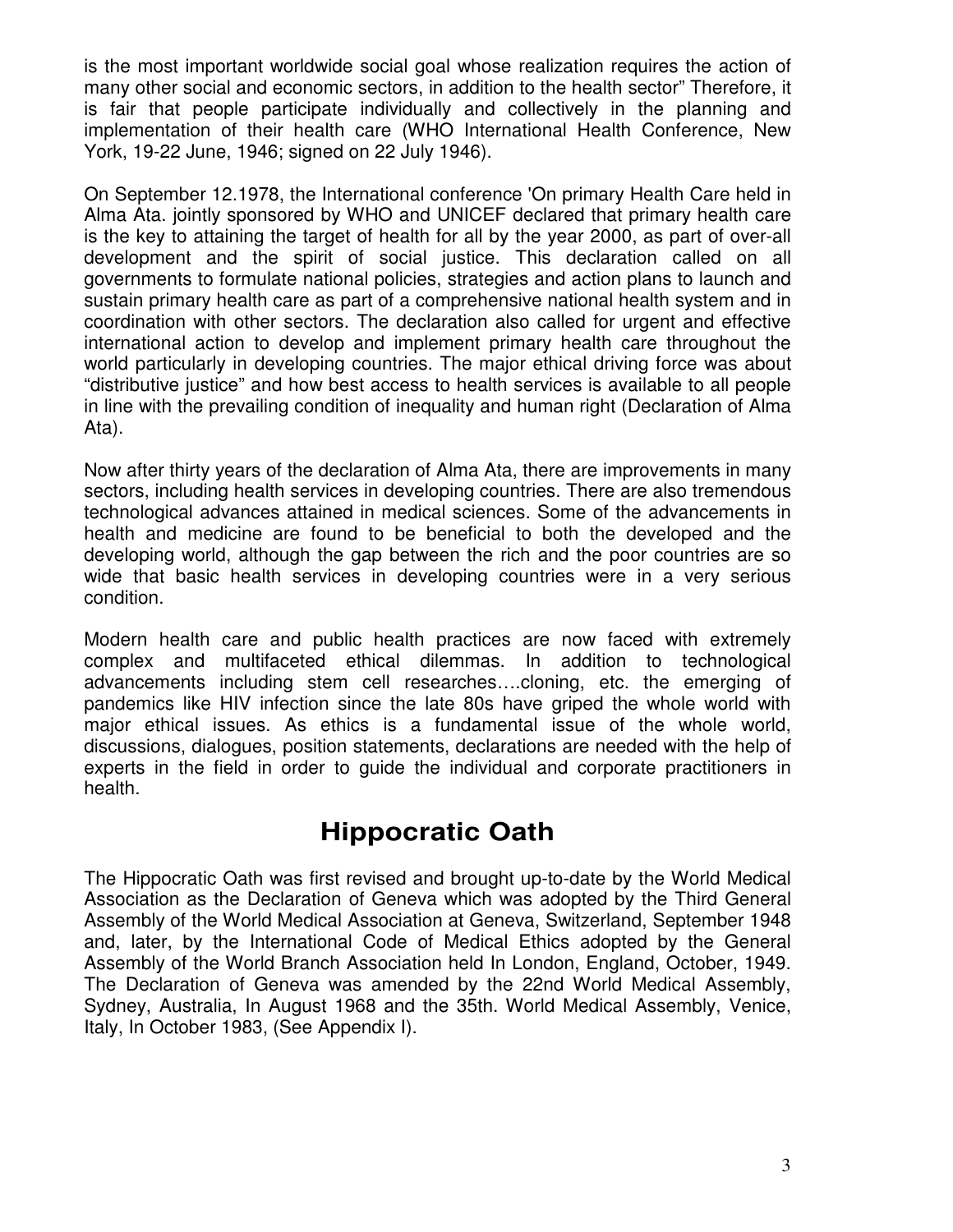#### **Modern Version**

The modern version was written in 1964 by Louis Lasagna, Academic Dean of the School of Medicine at Tufts University, and used in many medical schools today. It reads as follows:

*I swear to fulfill, to the best of my ability and judgment, this covenant:* 

*I will respect the hard-won scientific gains of those physicians in whose steps I walk, and gladly share such knowledge as is mine with those who are to follow.* 

*I will apply, for the benefit of the sick, all measures [that] are required, avoiding those twin traps of over treatment and therapeutic nihilism.* 

*I will remember that there is art to medicine as well as science, and that warmth, sympathy, and understanding may outweigh the surgeon's knife or the chemist's drug.* 

*I* will not be ashamed to say "*I* know not," nor will *I* fail to call in my colleagues when the *skills of another are needed for a patient's recovery.* 

*I will respect the privacy of my patients, for their problems are not disclosed to me that the world may know. Most especially must I tread with care in matters of life and death? If it is given me to save a life, all thanks. But it may also be within my power to take a life; this awesome responsibility must be faced with great humbleness and awareness of my own frailty. Above all, I must not play at God.* 

*I will remember that I do not treat a fever chart, a cancerous growth, but a sick human being, whose illness may affect the person's family and economic stability. My responsibility includes these related problems, if I am to care adequately for the sick.* 

*I will prevent disease whenever I can, for prevention is preferable to cure.* 

*I will remember that I remain a member of society, with special obligations to all my fellow human beings, those sounds of mind and body as well as the infirm.* 

*If I do not violate this oath, may I enjoy life and art, respected while I live and remembered with affection thereafter. May I always act so as to preserve the finest traditions of my calling and may I long experience the joy of healing those who seek my help.* 

## **Medical Ethics in Ethiopia**

Until 1980 many doctors practicing in Ethiopia were trained abroad i.e. in different parts of the world and some of them had taken courses that train medical ethics in undergraduate classes. However, almost all graduates of the Faculty of Medicine, Addis Ababa University did not take courses of medical ethics during their training. The general curricula of the existing medical schools in Ethiopia do not include medical ethics course until recently. Nevertheless, a 1-credit hour medical ethics course was introduced at the Faculty of Medicine, Addis Ababa University in 2004 upon recommendations made by the Ethiopian Medical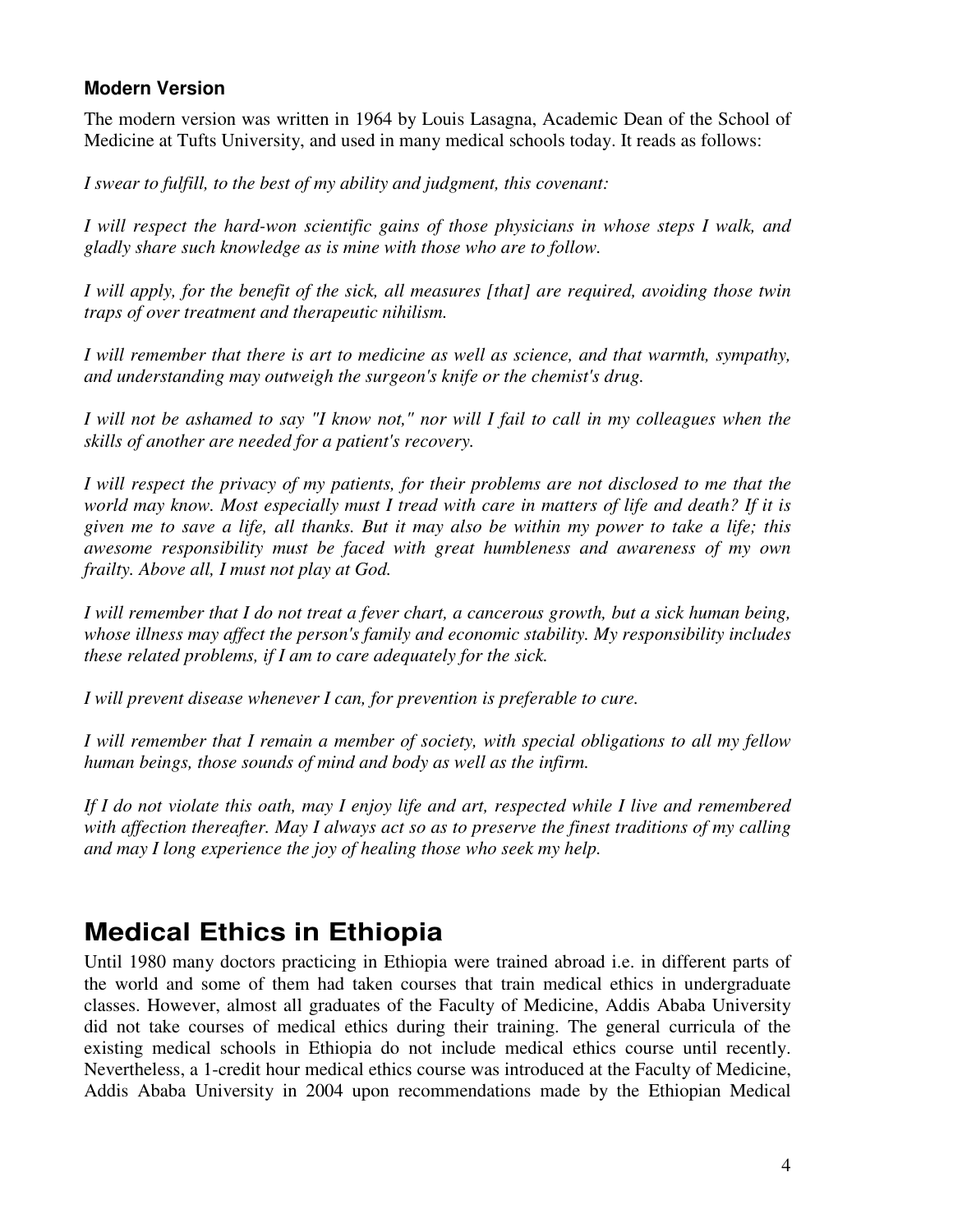Association and curriculum review committees of the Faculty of Medicine, Addis Ababa University.

The Ethiopian Medical Association had also conducted panel discussions and workshops during its annual conferences to gradually address issues of medical ethics in question. Meanwhile, the executive committee of EMA has set up ethics committee that organizes panel discussions and workshops whenever need arises. The committee also advises EMA on various issues of medical ethics and also attempts to provide information to doctors and to the media. In 1988, the Ministry of Health organized a drafting committee that consists of representatives of different institutions, organizations and associations to prepare an ethical code booklet entitled "Medical ethics for physicians practicing in Ethiopia". Members of the medical schools and EMA have actively participated and EMA in particular has played the major role in awareness-raising mainly by means of distribution of the booklet to all doctors in Ethiopia. EMA has also taken a major initiative in the second publication of the booklet in 1992. This booklet is still the binding ethical document that assists practicing doctors not to be involved in malpractice and thereby protects the public at large.

 The care of human life is constantly in the hands of the doctor. Some may usher life into the world amidst many dangers. Others preserve life threatened by innumerable dangers. All see life depart from the world in spite of all efforts to prevent it happen. Thus, the doctor who is so intimately involved with the most noble and sacred realities of life must depend on ethical principles and ideals. A realization and clear understanding of such principles and their practical application will result in efficient service to man and normal satisfaction to on self.

Although medical ethics principles are universally accepted by all different countries, each country is endowed to adopt certain modifications and devise specific interpretations consistent with the prevailing culture, religious beliefs, social and anthropological norms, laws of the land, and standards of medical practice in the existing health system. It is understandable that as these conditions are sometimes in the state of fast or slow changes and transformations, issues in medical ethics are also bound to dynamism and frequent changes in implementations of the principles in the context of the health service environment within the respective country and the availability the standard of care required.

These and similar issues described above bring forward medical ethics as part and parcel of daily activities in all aspects of health services (preventive, curative etc…) in Ethiopia and the situation obliges all doctors to abide consistently with the principles. It is also mandatory that doctors practicing in Ethiopia themselves, and through their association (EMA) and Ethics standing committee need to discuss and come up with a universally agreed positions and statements that bind all of them in their respective practice. The ethical guidelines and code of medical ethics should be revised in 5-10 years interval with deletions, modifications and new additions. It is the duty of each and every doctor to know it and practice it accordingly. It is also high time to set up ethics committees that play a role in the respective health services and to use these committees to learn from each other, to exchange of views and norms with each other, to strengthen decision making capacity, and to undertake timely action to preventing mal practice.

We hope EMA and its standing Ethics committee will work towards the implementation of medical ethical principles that best serves the Ethiopian people.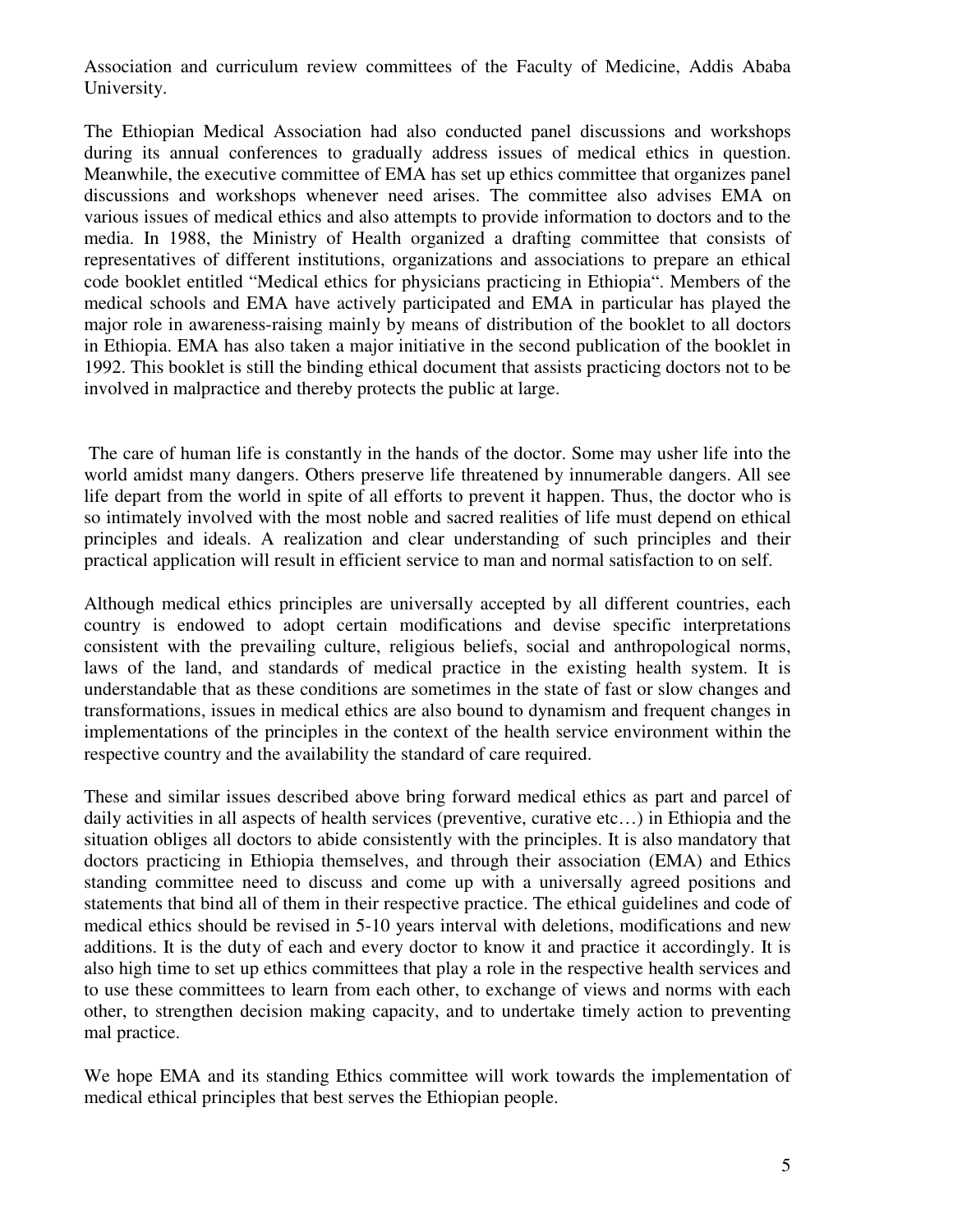## **Code of Medical Ethics**

The Code of Medical Ethics reflects the application of the principles of Medical Ethics in some of the ethical issues in medical practice including doctor's relationship to patients, to colleagues and to the community in general. A doctor as a professional is responsible to keeping medical secrecy, abiding by informed consent and disclosing conflict of interest at all times. It also indicates the position a doctor need to take when encountering torture and punishment situations, in issues related to advertisement. He/she is fully responsible to certificates, prescriptions and signatures of practical importance in delivering medical diagnosis and management.

This code does give an appropriate guideline and illustrates the acceptable behaviour of a doctor with a sound mind and self-control. It directs the doctor in his/her practice to discharge his/her responsibility in issues related to abortion, family planning, artificial insemination, severely handicapped children. The code of medical ethics fully authorizes the doctor's responsibility to confirm and issue death certificate. However, no doctor in this code is permitted to advocate or practice euthanasia.

In short, the following code of medical ethics is focused on the duties and obligations of the doctor towards his patients on the conduct and application of his or her professional arts and science as well as his or her association with professional colleagues.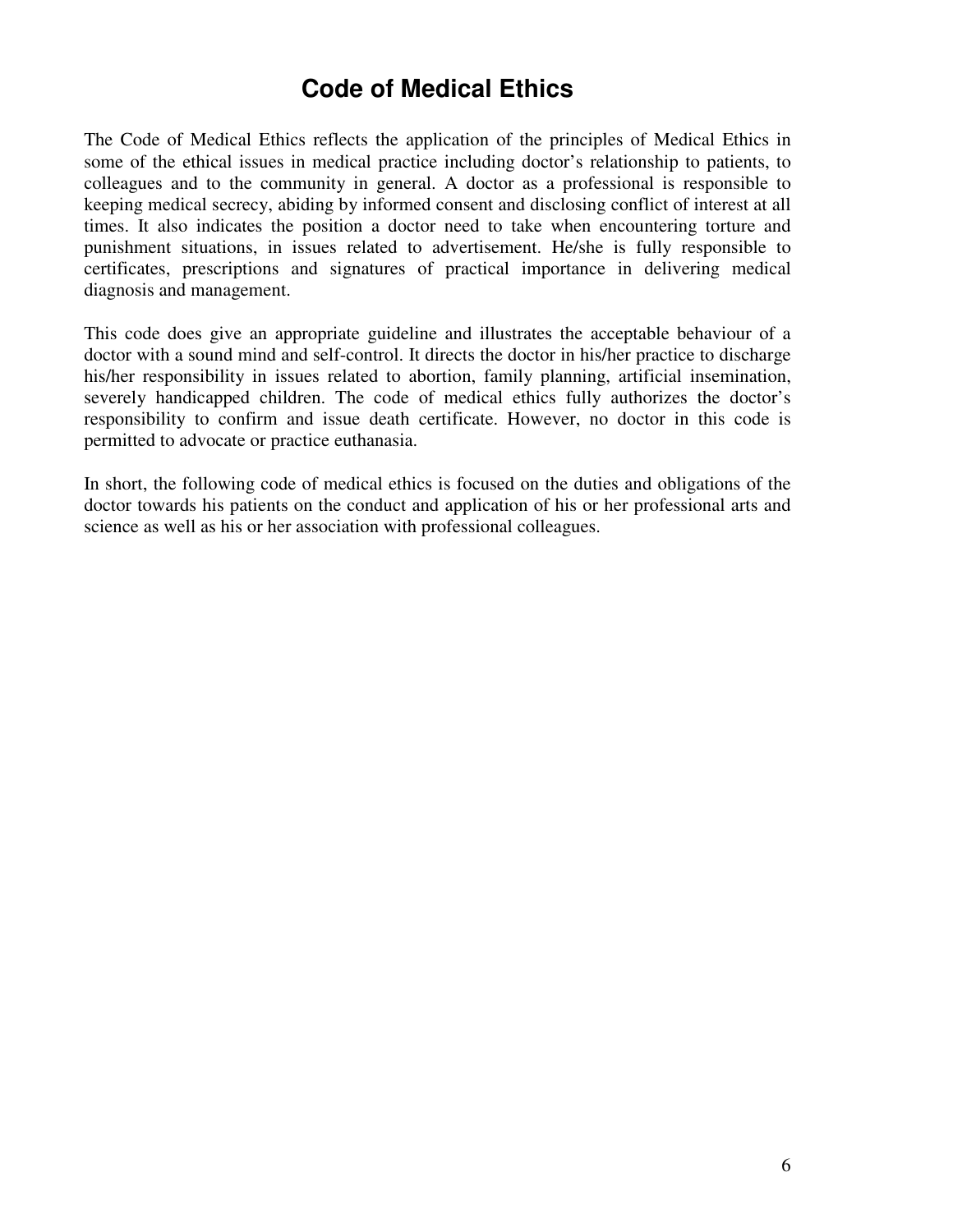#### **A.GENERAL CODE OF MEDICAL ETHICS**

#### **I. Doctor-patient and Doctor-community Relationships**

- Article 1: The principal objective of the medical profession is to render service to the individual and the community with full respect for life and the dignity of man.
- Article 2: The doctor shall attend her/his patient with maximum possible care, devotion and conscientiousness. She/he shall respect the dignity of her/his patient and her/his attitudes shall be sympathetic, friendly and helpful.
- Article 3: In case of a female patient (client) presenting in a clinic, the doctor shall perform her/his examinations in the presence a female nurse or a chaperone.
- Article 4: The doctor shall practice her/his profession without discrimination.
- Article 5: The doctor shall provide her/his patient, the family and the whole Community with the prevention of disease or injury, maintenance of good health and rehabilitative services.
- Article 6: The doctor shall cooperate with the public authorities in the prevention of disease or injury and in the maintenance of good health.
- Article 7: The doctor shall make use of every opportunity to teach the patient and her/his family regarding the prevention of disease and the promotion of health.
- Article 8: In case of emergency the doctor shall extend all possible assistance to the patient without fail.
- Article 9: In the event of public danger, the doctor shall not abandon patients in her/his immediate care until all appropriate measures have been taken to secure the safety of the patients.
- Article 10: The doctor shall do nothing wasteful or shall not do anything without justification for the health of the Individual or the community.
- Article 11: The doctor shall be the defender of the child when she/he judges the health of the child is not well protected.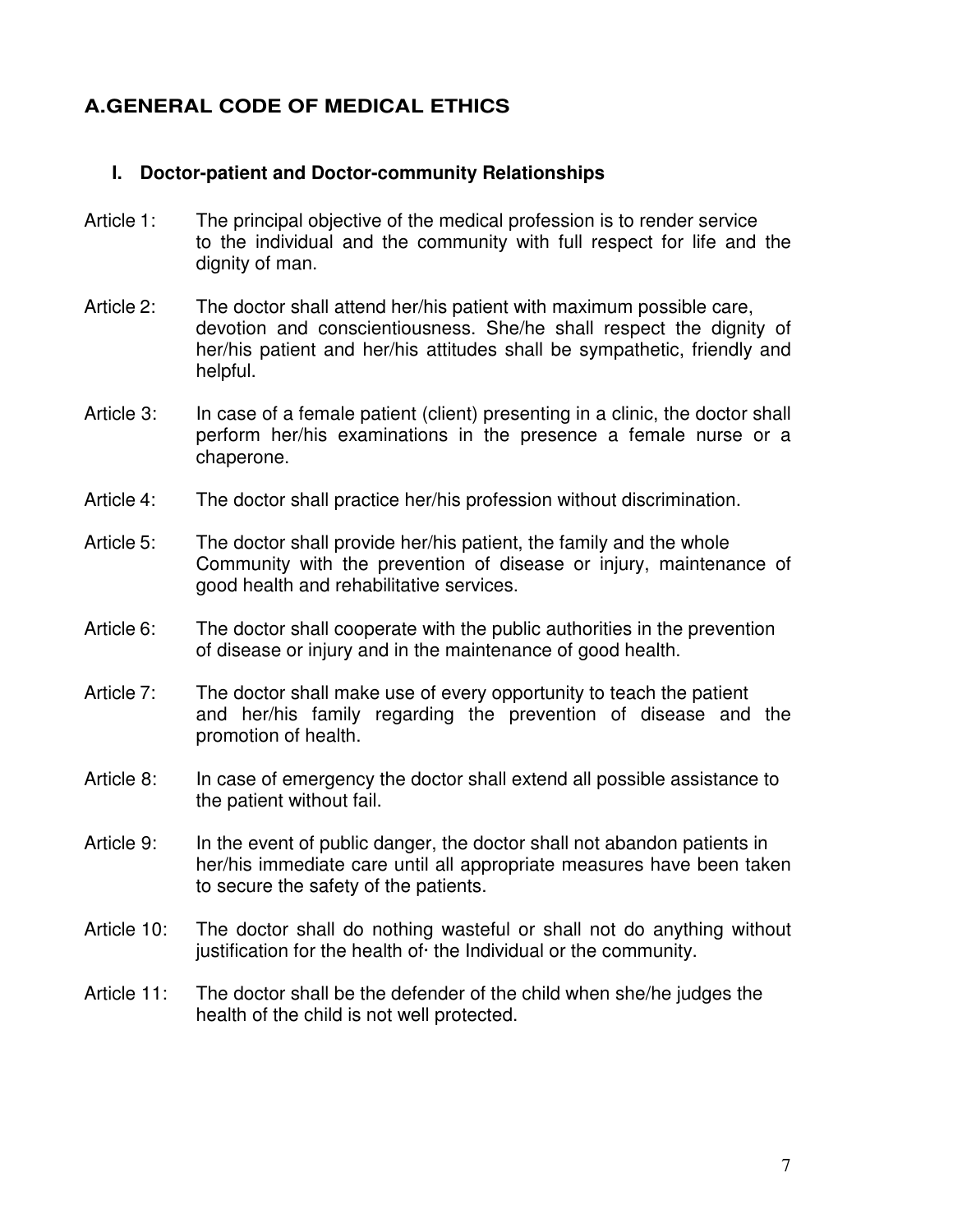- Article 12: The doctor is obliged to consult colleagues when it is necessary to do so, and shall inform the patient and/or the patient's relatives about the consultations.
- Article 13: The doctor is free to choose whom she/he will serve. The doctor should, however, respond to the best of her/his ability in case of emergency where first aid treatment is essential. While the doctor has the option of withdrawing from a case, she/he shall ascertain that:
	- a. the patient or the relatives or responsible person are notified ahead of time.
	- b. the patient will have adequate care
	- c. a colleague will replace her/him
	- d. all necessary information will be conveyed to the replacement.
- Article 14: The doctor-patient relationship shall not be used as a means of developing intimacy.

#### **II. The Doctor as a Professional**

- Article 15: The doctor shall at all times conduct herself/himself in such a way that she/he may gain the respect and the confidence of her/his fellow man and maintain the dignity of her/his profession, and those conditions are essential for the best practice of her/his profession.
- Article 16: The responsibility of the doctor shall be strictly personal.
- Article 17: The doctor shall at no time divest herself/himself of her/his professional freedom.
- Article 18: The doctor shall endeavor to improve continuously her/his knowledge and skill and should make them available to her/his patients and colleagues.
- Article 19: The doctor shall use recognized scientific methods during her/his practice.
- Article 20: The doctor shall not administer unjustified treatment.

#### **III. Medical Secrecy**

- Article 21: The doctor shall maintain her/his professional secrecy in respect for all matters which have come to her/his knowledge in the course of her/his duties to the patients except in those situations clearly stipulated by the law or when the patient gives written consent for the release of information.
- Article 22: The use of any medium such as: film, videotapes, or otherwise record patient interactions with their health care providers requires the utmost respect for the privacy and confidentiality of the patient.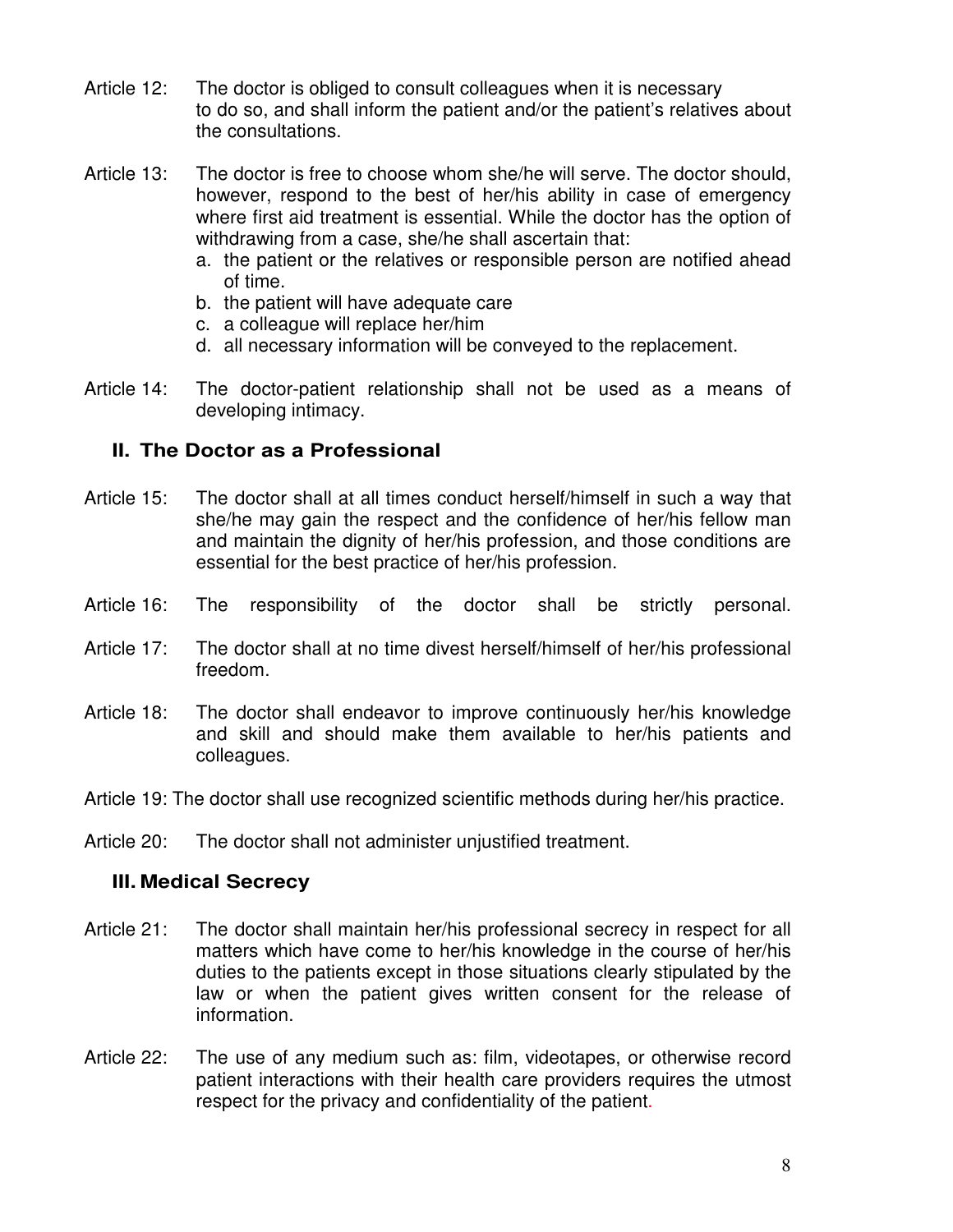- Article 23: In case of minors and unconscious patients or patients of unsound mind, the doctor may reveal his professional secret to the patient's relatives when such a revelation would serve any useful purpose for the cure of the patient or when her/his condition otherwise so requires.
- Article 24: The doctor shall see to it that persons working with him respect medical secrecy.
- Article 25: The doctor shall not disclose the identification of her/his patient in her/his scientific publications or lectures unless there is a written consent of the patient.

#### **IV. Patients' Consent**

- Article 26: It is the duty of the doctor to inform the patient about the treatment (Including surgical procedures), she/he intends to carry out. The doctor is always obliged to obtain a written consent of the patient before carrying out procedures. In the case of minors or persons who are unconscious or of unsound mind, the necessary consent should be obtained from parents or legal guardians, if there is no other legal provision.
- Article 27: On legitimate grounds, left to the discretion of the doctor, information about serious diagnoses and/or prognosis may be withheld unless the patient demands it. However, it is, desirable to inform the nearest relative when the outcome is likely to be unfavorable.
- Article 28: The doctor has an ethical obligation to help the patient make choices from among the therapeutic alternatives consistent with good medical practice.

#### **V. Torture and Punishment**

- Article 29: The doctor shall not participate in the practice of torture or other cruel, inhuman or degrading procedures. The doctor shall not provide premises, instruments, substances or knowledge to facilitate the practice of torture.
- Article 30: Doctors may treat prisoners or detainees if doing so is in their best interest. But doctors should not treat individuals to verify their health so that torture can begin or continue. Doctors who treat torture victims should not be persecuted. Doctors should help provide support for victims of torture and, whenever possible, strive to change situations in which torture is practiced or the potential for torture is great.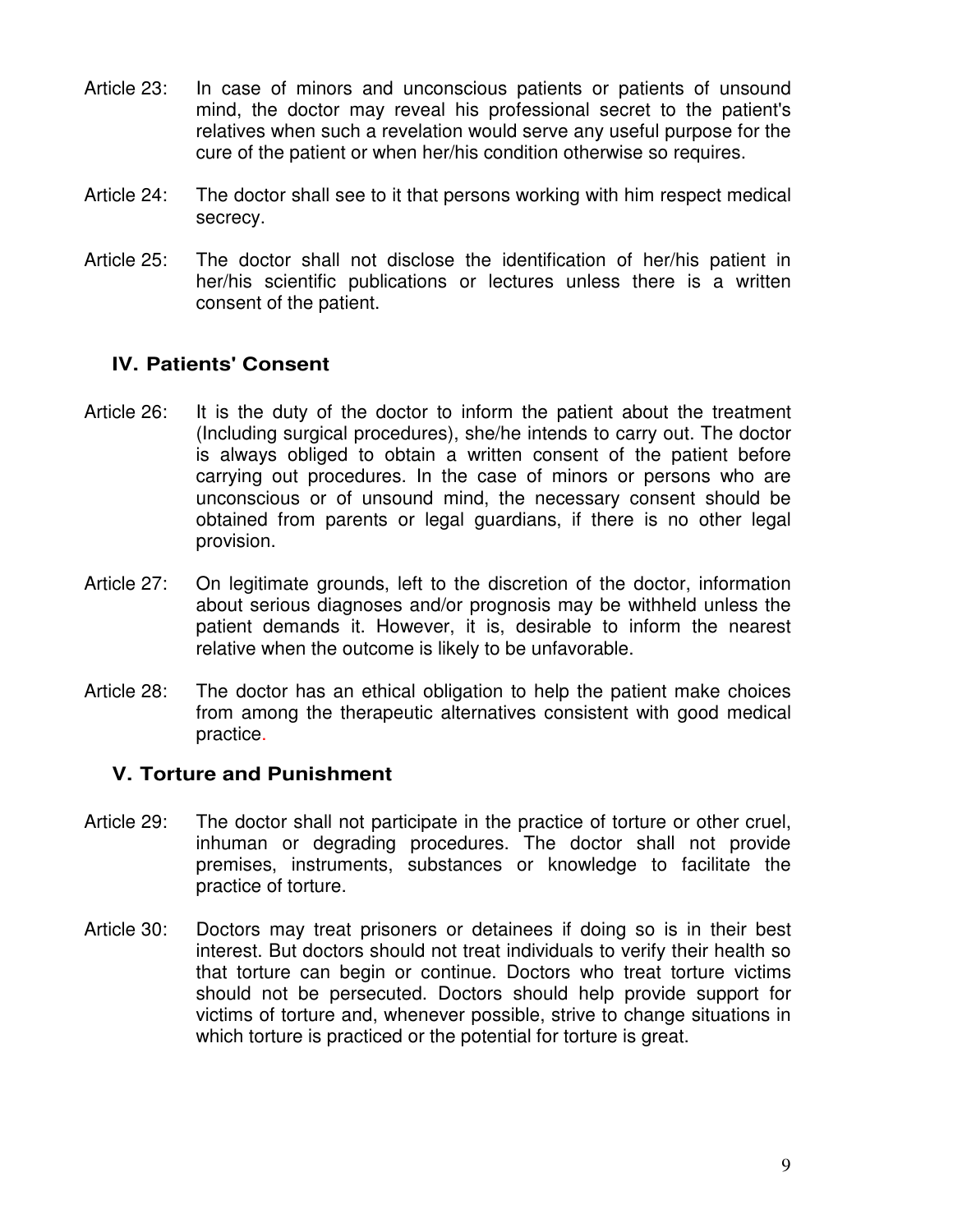#### **VI. Certificates, Prescriptions and Signatures**

- Article 31: Any documents of certificate issued by the doctor should bear his legible name and signature.
- Article 32: The issuance of a tendentious report or a false certificate is unethical.
- Article 33: Upon request of the patient or legal authorities the doctor shall issue certificate based solely on his medical observations. Documents or testimonies should be issued when authorized by courts of law.
- Article 34: The doctor shall formulate his prescriptions with the necessary clarity. The doctor and/or the pharmacist make sure that the patient or his family has well understood the ordered prescription. The doctor will try her/his best to see that the treatment is carried out.

#### **VII. Undisclosed Gains**

- Article 35: It is unethical to accept any indirect gain based on a principle of dichotomy or undisclosed division of professional fees for a medical act such as for prescriptions of drugs, laboratory investigations, appliance, etc. with a medical partnership publicly known to exist.
- Article 36: Complicity intended to get directly or indirectly any material benefit is forbidden among doctors themselves, and between doctors and other health workers, and between doctors and any other person.
- Article 37: The doctor shall not allow a patient to obtain illegal or unjustified gains.

#### **VIII. Advertisement and Publicity**

- Article 38: The doctor in his practice shall avoid direct or indirect self advertisement.
- Article 39: The doctor shall not use his mandate or administrative position in order to promote his practice.

#### **IX. The Doctor and his Professional Colleagues**

- Article 40: The doctor shall conduct himself in a loyal, fraternal and courteous way towards other members of his profession.
- Article 41: The doctor shall never in any way discredit the acts or words of a colleague except where immoral words or acts directly harmful to the health of the patient or, to the community are involved, in which case she/he shall reveal her/his observation only to proper authorities. The doctor shall not tolerate that third parties disparage a colleague.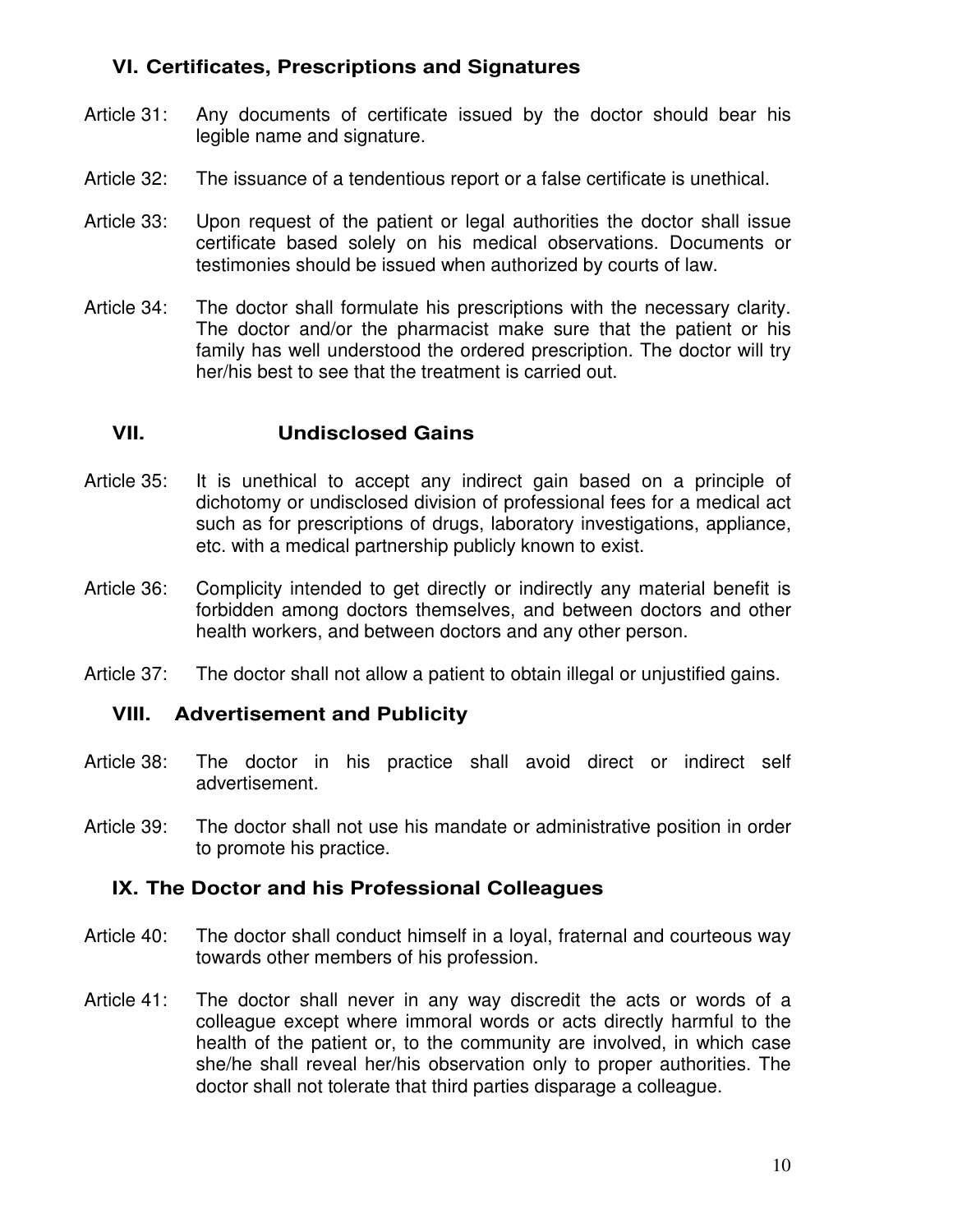- Article 42: Disputes between members of the medical profession must be resolved quickly and amicably within the profession itself. If this fails, the dispute shall be brought before the body administering this code of medical ethics.
- Article 43: A consulted doctor shall not take over the management of the patient without the knowledge of the regularly attending physician.
- Article 44: It shall be the duty and privileges of every doctor to attend free of charge any sick colleague or her/his dependents.

#### **X. Supervisory Role of the Doctor**

- Article 45: The doctor shall not allow any medical student and trainee paramedic to take direct responsibility of patient's care.
- Article 46: The doctor shall closely supervise the intern in carrying out her/his duties and responsibilities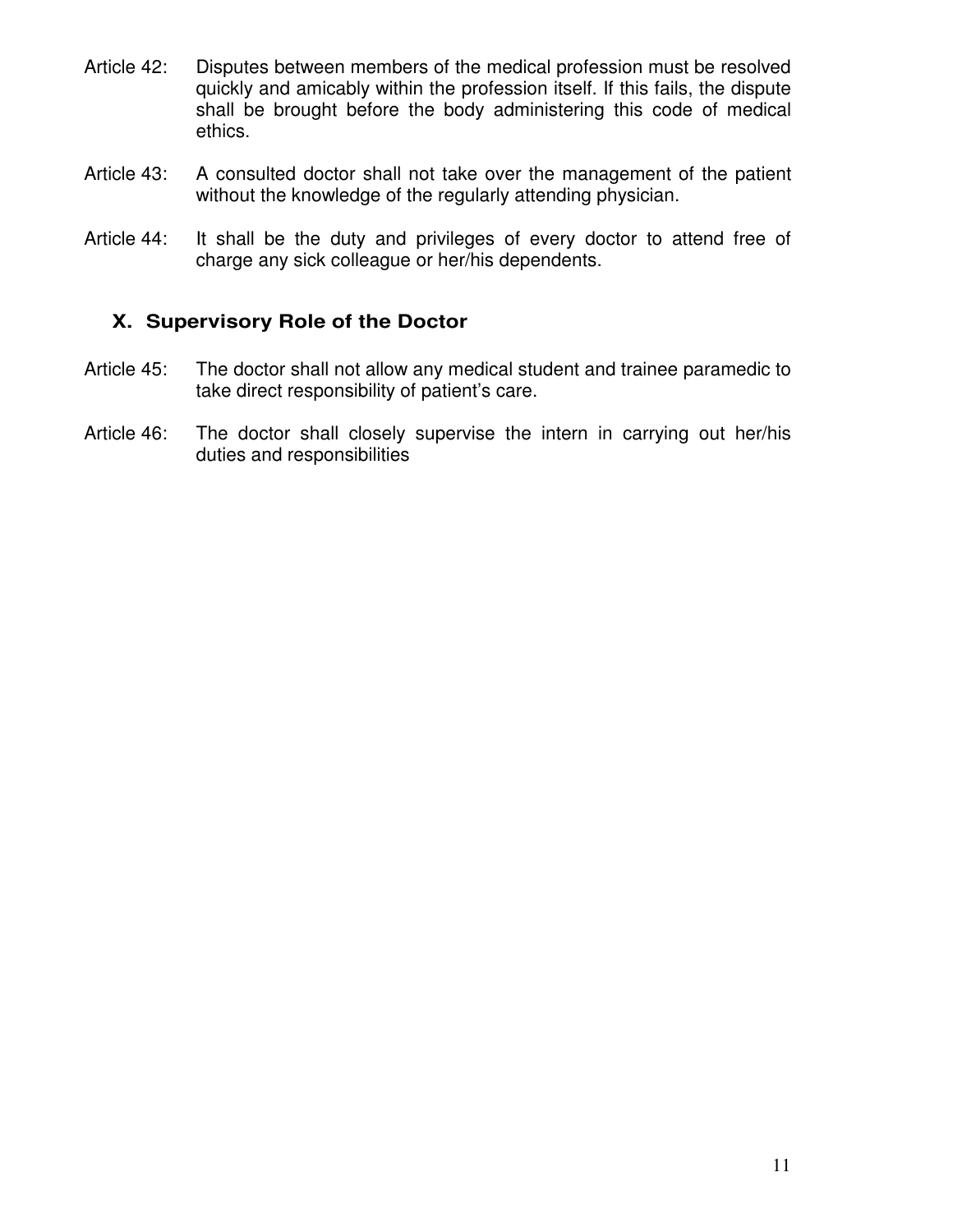#### **XI. Mind and behavior control**

- Article 47: a. The patient must be given the necessary information even if complex in order she/he reaches a decision about whether to accept or refuse the recommended psychotropic drug.
	- b. In the case of the patient who is capable of comprehending the information given to her/him about psychotropic drugs the patient's right to refuse treatment must be respected.
	- c. When the patient is regarded as too disordered to arrive at informed judgments, the physician/psychiatrists can .assume the duty to prescribe the medication she/he considers necessary for clinical needs, but it should be properly documented.
- Article 48: In cases of social deviance, it is unethical to use psychotropic drugs as 'chemical restraint', as a form of social control or as punitive measures in psychiatric hospitals, prison practices or elsewhere.
- Article 49: In the treatment of addicts suffering from withdrawal symptoms, appropriate care and support must be provided without discrimination.
- Article 50: a. In the administration of Electro-Convulsive Therapy (ECT), unless the patient is unable to understand what is proposed, informed written consent is ethically required. However, the patient may withholds the consent at any time during the course of treatment.
	- b. When a patient is unable to understand what is proposed or when a patient refuses treatment and Electro-Convulsive therapy is considered essential, consent must be obtained from the relative.
	- c. With regard to the administration of ECT, it must be properly supervised by senior psychiatrists with a continuing interest in treatment. The hospital must also meet internationally accepted ethical and technical standards on ECT therapy.
- Article 51: It is the duty of the doctor to explain the mode and the program of behavioral psychotherapy to the patient and the patient must give her/his consent.
- Article 52: Aversion treatment may be used after full inter-disciplinary discussion and after obtaining written consent from the patient.
- Article 53: Psychiatrists at times necessary, in order to protect the patient the community from imminent danger to reveal confidential information discussed by the patient.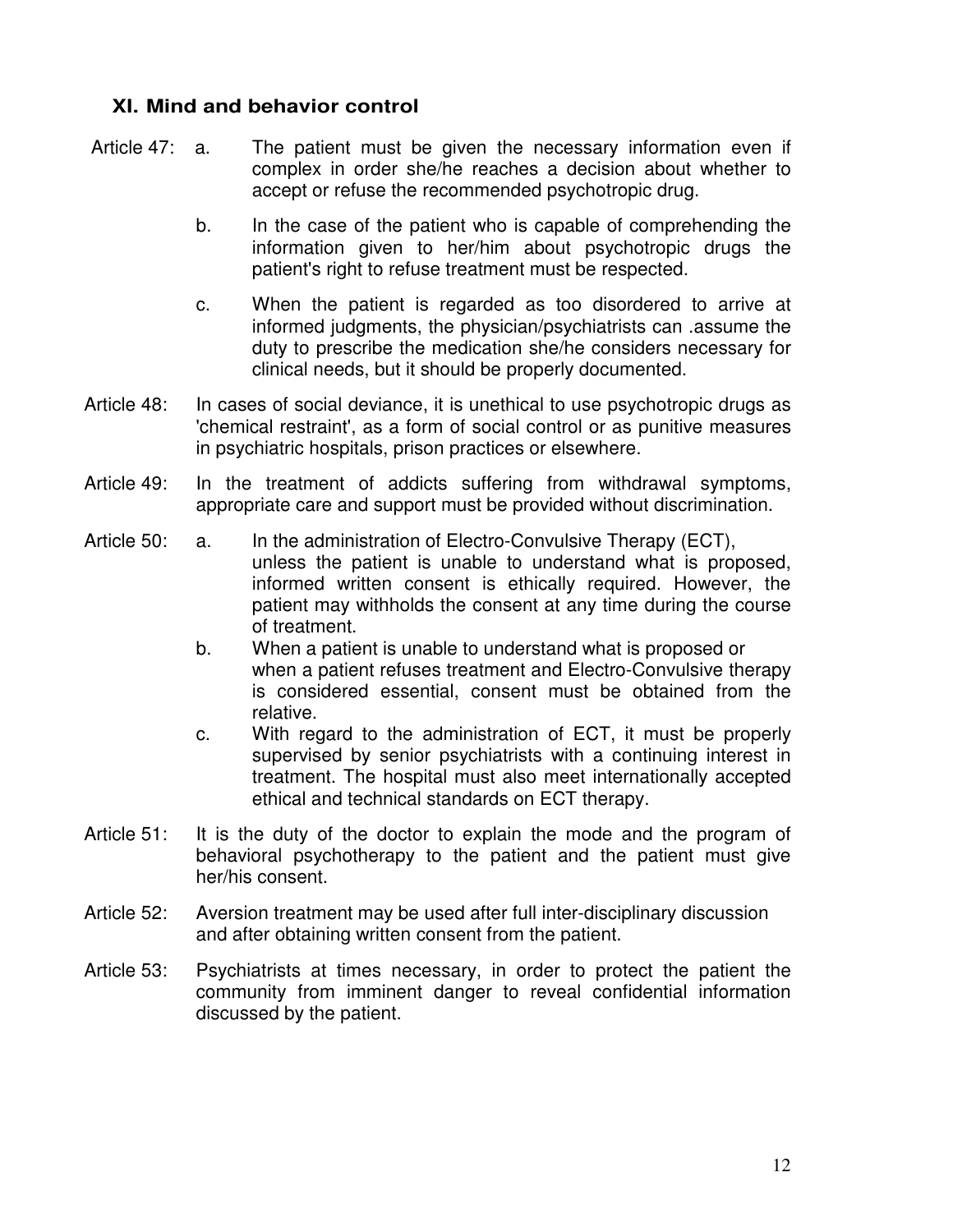#### **XII. Abortion**

- Article 54: The first moral principle imposed upon the doctor is respect for human life from its beginning.
- Article 55: An abortion is justified only when it is performed for the purpose of saving the endangered life or health of a woman.
- Article 56: Abortion is justifiable if performed by a doctor in health institutions where appropriate facilities are available.
- Article 57: It is mandatory to treat a patient who is suffering from the effect of an abortion induced by another person.
- Article 58: The doctor must never disclose the cause of her/his patient's condition to anyone else without the consent of the patient unless ordered to do so in court of law.
- Article 59: An abortion leading to death should be reported to the concerned authorities by the treating doctor.

#### **XIII. Family Planning**

- Article 60: It is ethical for a doctor if she/he informs, educates and communicates knowledge of family planning to individuals, families or the general public.
- Article 61: It is the duty of a doctor to prescribe scientifically acceptable means and methods of family planning to individuals or couples who have attained the age of 18 years and who freely and responsibly decide to postpone or prevent pregnancy.

#### **XIV. Artificial insemination**

- Article 62: It is ethical for a qualified and experienced doctor to perform artificial insemination.
- Article 63: The doctor should obtain a signed document from the wife and her husband setting forth the desire of both parties.
- Article 64: The name of the donor should not be disclosed to the husband or the wife and the names of the married couple should not be given to the donor.
- Article 65: The doctor should provide information about screening (full range of infectious diseases including HIV and genetic diseases) costs, and procedures for confidentiality when applicable. .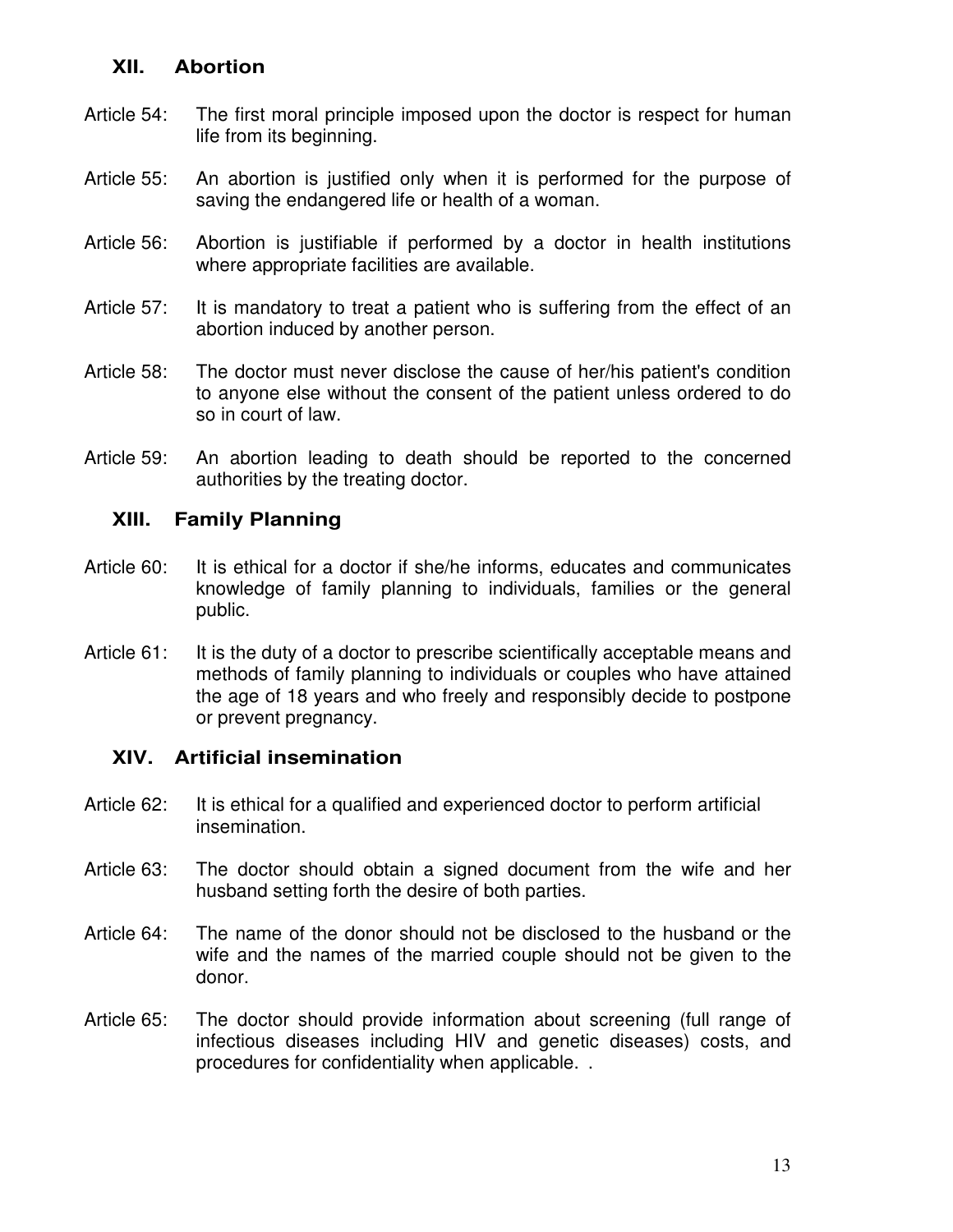#### **XV. Severely handicapped children**

Article 66: It is unethical to withhold the means necessary for the survival of a severely handicapped child.

#### **XVI. Care of children**

- Article 67: It is the duty of the doctor to assist the parents to consent to treatment, procedures and general care for the wellbeing of a minor child.
- Article 68: In emergency situation, however, and where parents can not be reached, the attendant, relatives, guardian (in case of orphans) can provide verbal consent and the doctor can go ahead for emergency intervention. Three doctors' agreement may be an alternative for emergency surgical intervention when parents are not reached.
- Article 69: The age of consent acceptable by the family law of the land is 18 years. Therefore, for all minors less than 18 years the doctor upon the request of the parents can keep the interactive interviews, examination results, counseling outcomes conducted with the minor confidential. No information will be disclosed without the consent of the parents.
- Article 70: In some situations for minors between ages 12-18 years, when the doctor believes that without parental or guardian involvement and guidance, the minor will face a serious health threat, and there is a reason to believe that the parents or guardians will be helpful and understanding, disclosing the problem to the parents or guardians is ethically justified.

#### **XVII. Death**

- Article 71: It is part of the duty of the doctor to issue a death certificate.
- Article 72: The doctor should summarily reject any suggestion to modify accuracy or to alter truth when issuing a death certificate.
- Article 73: The doctor should not sign a death certificate unless she/he has personally ascertained the facts pertaining to the death.
- Article 74: The protection of the confidential nature of the medical information stated in the certificate must be ensured as much as possible.
- Article 75: It is permissible to remove organs from the cadaver provided requirements for consent have been fulfilled.
- Article 76: It is ethical to perform postmortem examination with the consent of the immediate relatives. In the absence of claimants this holds true when legitimate medical reasons exist.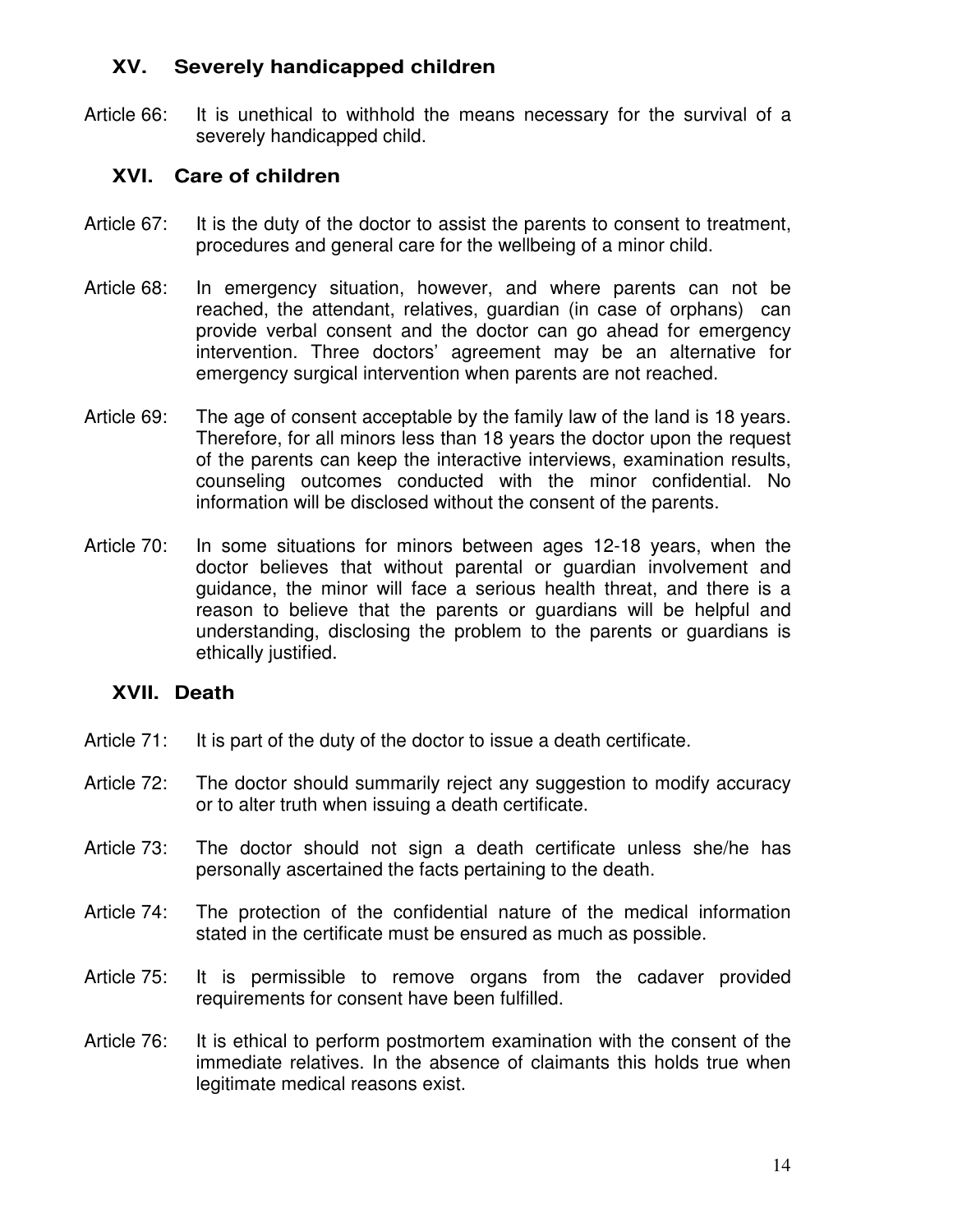#### **XVIII. Euthanasia**

Article 77: No doctor can take life deliberately as an act of mercy even at the direct request of the patient or the patient's family.

#### **XIX. HIV Infection and Doctors**

- Article 78: Doctors should encourage patients to have HIV testing voluntarily to enhance early diagnosis and treatment of HIV infection or of medical conditions that may be affected by HIV.
- Article 79: Doctors should ensure that HIV testing is conducted in a way that respects patient autonomy and assures patient confidentiality as much as possible.
- Article 80: In a health facility level, when a health care provider is at risk of the infection due to puncture injury or mucosal contact with potentially infected bodily fluids, it is acceptable to test the patient for HIV infection even if the patient refuses consent.
- Article 81: If a doctor knows that a sero-positive individual is endangering a third party, the doctor should, within the constraints of the law: a) attempt to persuade the infected patient to cease endangering the third party b) if persuasion fails, notify authorities; and c) if authorities take no action, notify the endangered third party.
- Article 82: It is unethical to refuse to treat a patient whose condition is within the doctor's current realm of competence solely because the patient has HIV/AIDS.
- Article 83: A doctor who knows that she/he is sero-positive should not engage in any activity that creates a significant risk of transmission of the disease to others. She/he should consult colleagues as to which activities she/he can pursue without creating a risk to patients.
- Article 84: Doctors should persuade all pregnant mothers to be screened and prevent mother to child transmission of HIV.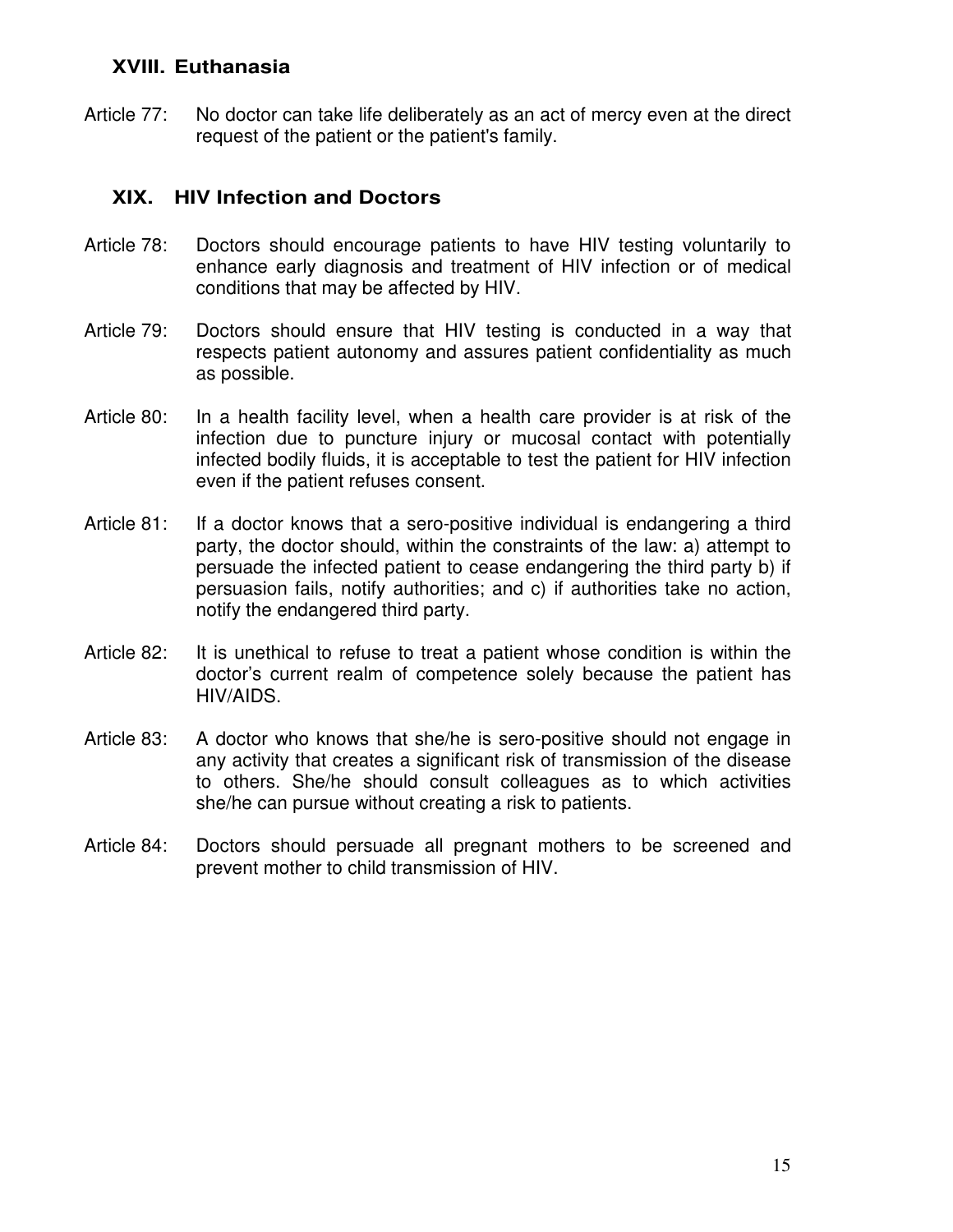## **B. RESEARCH ETHICS**

Research Ethics involving human participants

### **I. Research in Medicine**

Medical practice and research are dynamic. The physician shall make maximum effort to continuously improve his/her knowledge and skill to provide patients with the highest medical care. In order to carry out this responsibility, physicians need to use the results of medical research and constantly upgrade their competence by keeping up with research findings in the area of their respective specialties. Even the best current interventions must be evaluated continually through research for their safety, effectiveness, efficiency, accessibility and quality (DoH, 2008). As mentioned in the ethics manual of the World Medical Association (WMA), the functions of medical research among other things is monitoring and evaluation of even the most widely accepted treatments, in addition to the development of new treatments, especially drugs and medical devices. Research is the only means of answering the many unanswered questions in Medicine. In order to carry out research or even interpret results of research done by others, a basic familiarity with research methods is essential for competent medical practice. The most common method of research for practicing physicians is the clinical trial.

Distinctions between practice and research should be done, even though these two often occur together. "Practice" involves interventions designed solely to enhance the well-being of the patient or client. These interventions are undertaken because there is a reasonable expectation of a successful outcome. On the other hand "Research" constitutes activities designed to contribute to generalizable knowledge. Typically in research a set of activities is consistently applied to groups of individuals in order to test a hypothesis and draw conclusions. These activities do not necessarily provide direct benefit.

### **II. Research Ethics – Historical Background**

The ethics of human subject research has evolved over the past decades, whereby guidelines, codes and regulations have been created, to guide the ethical conduct of research involving human participants. Some of these guidelines were created in response to an ethical lapse. The first one of the kind, the Nuremberg Code, a 10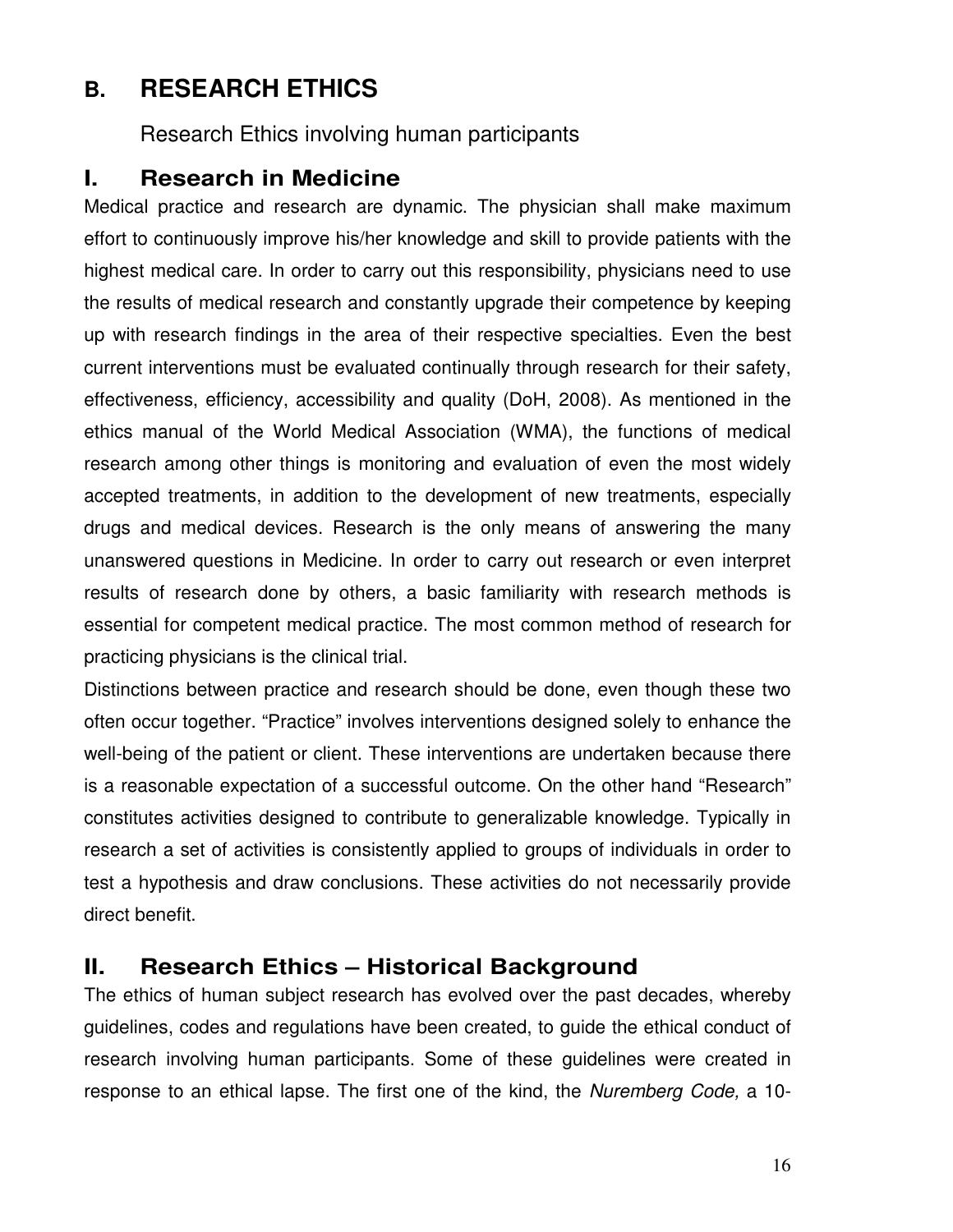point statement outlining permissible medical experimentation on human participants, came into being as a result of the prosecution of Nazi war criminals at the end of World War II. The first provision of the code requires that "the voluntary informed consent of the human subject is absolutely essential."

On the other hand, several guidelines were developed in an attempt to address solutions to the changing world of research and provide means to address new challenges. But all of them reflect the principles of respect for persons, beneficence and justice. The World Medical Association was established in 1947, and in the year 1964, it came up with the *Declaration of Helsinki*, a concise summary of research ethics, which provides for extra protection for persons with diminished autonomy and urges caution on the part of the physician researcher who enrolls his own patients, and further gives emphasis to the principle that the well-being of the participant should take precedence over the interests of science and society. Since the first version, the Declaration of Helsinki (DoH) has been revised six times with the most recent revision in 2008. In 1978, The Belmont Report: Ethical Principles and Guidelines for the Protection of Human Subjects of Research appeared, which sets forth the three ethical principles—respect for persons, beneficence, and justice. Over the years several more detailed guidelines were produced. One of these guidelines is the International Ethical Guidelines for Biomedical Research Involving Human Subjects (CIOMS), with the purpose to indicate how the ethical principles can be applied effectively, particularly in developing countries. This is an important guideline, because many researches in Ethiopia are presently done in partnership with the developed countries, many ethical issues are raised through such collaborations. Meanwhile, researchers come for cheap access of participants to developing countries. Like those of the 1982, 1993, and the 2002 CIOMS Guidelines are designed to be of use to countries in defining national policies on the ethics of biomedical research involving human subjects, applying ethical standards in local circumstances, and establishing or improving ethical review mechanisms.

Eventually, these international regulations and recommendations need to be adapted or transformed into institution operational guidelines to be used at the local level to guide the planning, review, approval and conduct of human research, by applying the fundamental principles within the context of local laws and cultural circumstances. The ultimate responsibility for the acceptable conduct of research with human

17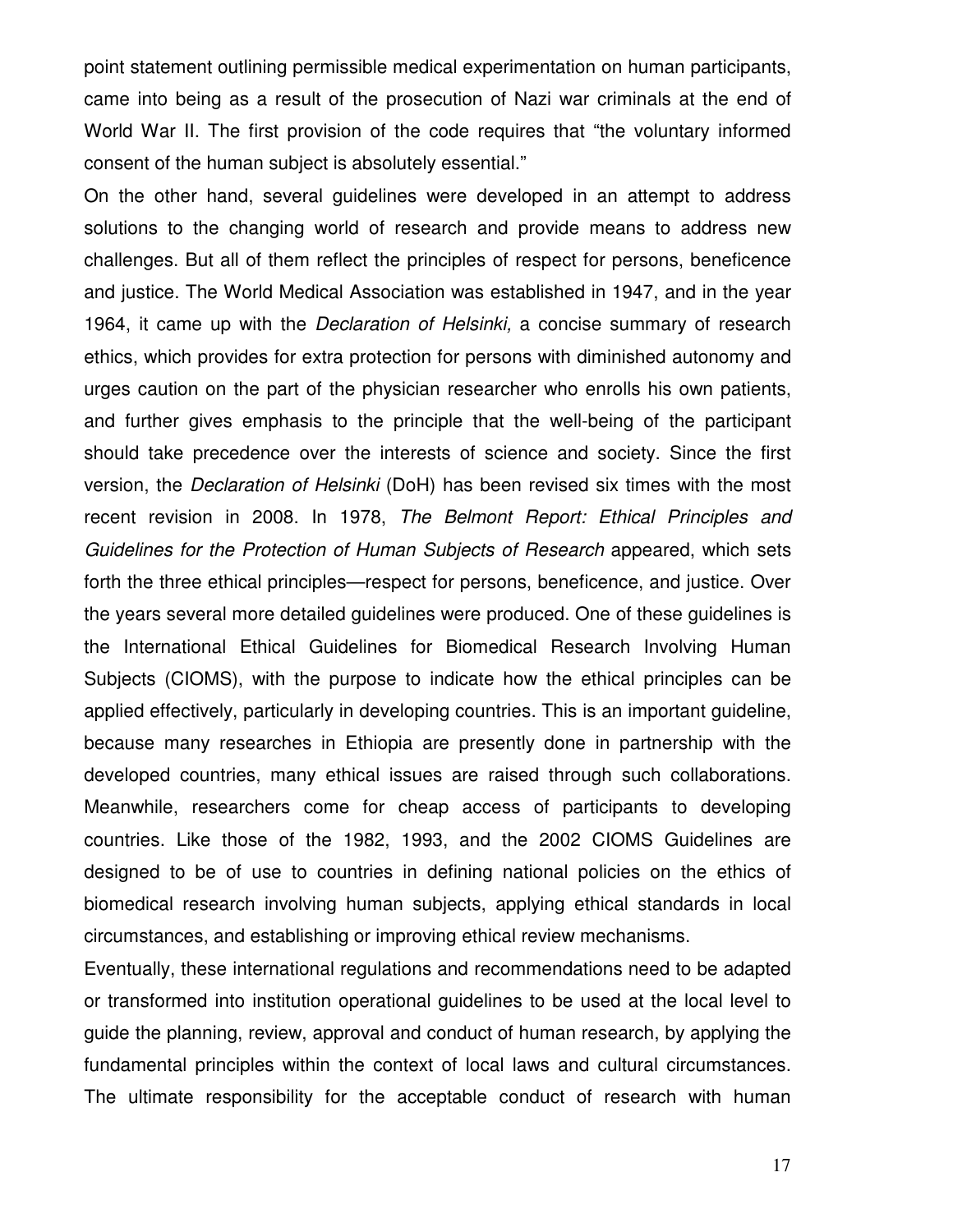subjects rests with the investigator. The Declaration of Geneva of the WMA binds the physician with such motto, "The health of my patient will be my first consideration," and the International Code of Medical Ethics declares that, "A physician shall act in the patient's best interest when providing medical care."

When Physicians conduct research with human participants they should consider the ethical, legal and regulatory norms and the standards for research involving human subjects in Ethiopia as well as applicable international norms and standards.

The first National Health Researches Ethics Guideline in Ethiopia was issued in 1995, which has subsequently been revised three times and the latest is the 2005 version. In Ethiopia, Health Research Ethics Review Committees are established at three levels: National, Regional and Institutional All health researches involving human participants must be subjected to independent ethics review and this should be conducted by the health research ethics review committee. As advocates for the safety of our patients and as potential participants in research, the role associations in formulation of National guidelines play should be given due attention.

#### **III. Principles of Research Ethics**

There are three fundamental principles for the ethical conduct of research involving human participants, which are commonly embodied in national regulations and international recommendations and guidelines. The first one is Respect for Persons which deals with the principles of autonomy and the protection of persons with diminished autonomy. The application of this principle is the use of the individual informed consent which comprises the three elements: information, comprehension and voluntariness; it requires that subjects to a degree that they are capable, should be informed and should be freely given a chance to decide what shall and shall not happen to them. The second ethical principle involves *Beneficence*, which is synonymous with do no harm and maximize possible benefits and minimize possible harms. The assessment of risks and benefits requires a careful arrayal of relevant data, including, in some cases, alternative ways of obtaining the benefits sought in the research. The third principle is *Justice*; translated into who ought to receive the benefits of research and bear its burdens and issue of "fairness in distribution ", its application is manifested during the recruitment of study subjects.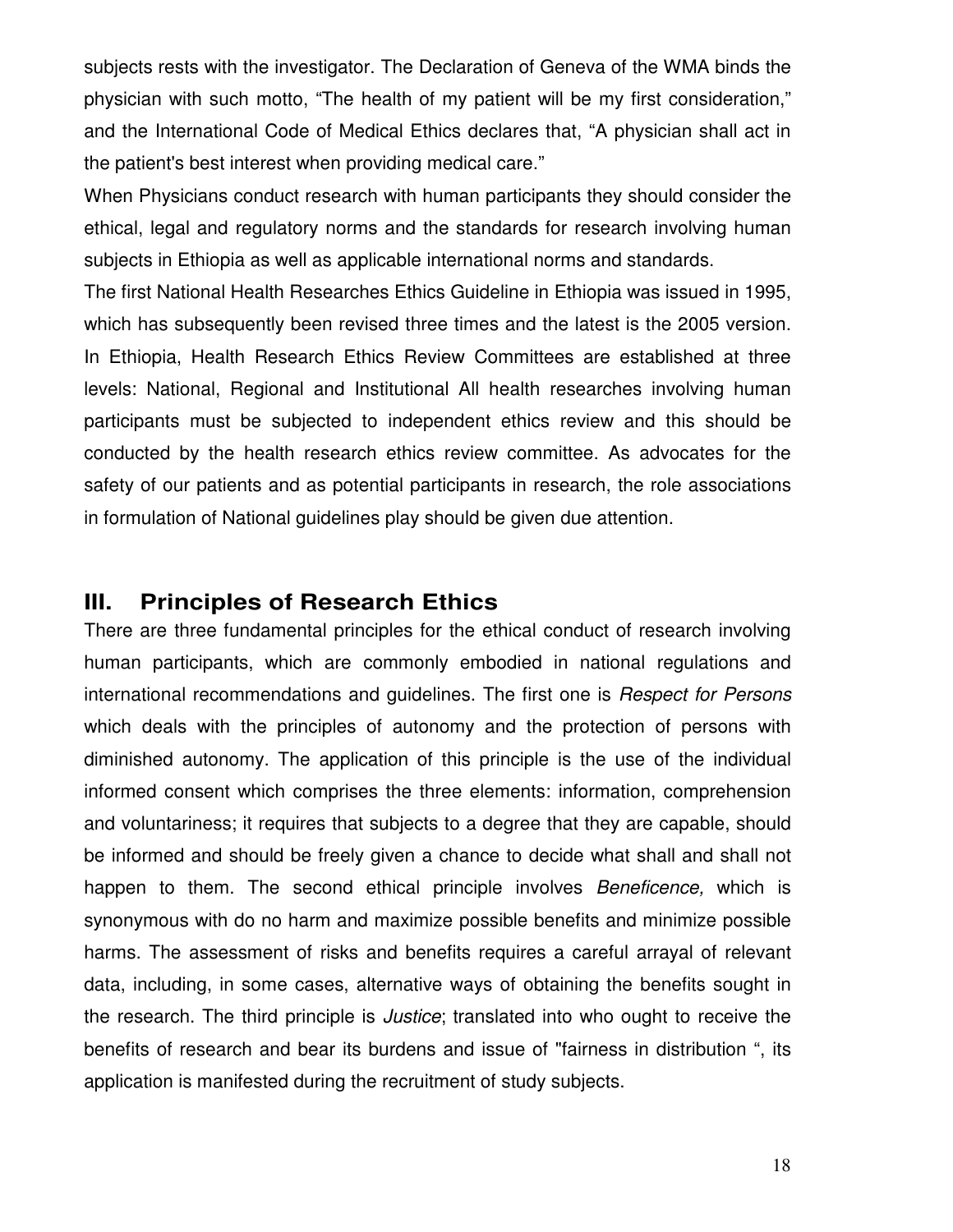### **IV. General Code of Ethics in Medical Research**

#### **A. The Role of Investigator and Ethical Norms**

- Article1. A physician shall continue to study, apply, and advance scientific knowledge, maintain a commitment to medical education, since research is potentially of significant value when ethically conducted
- Article 2: Honesty and integrity must govern all stages of research, from the initial grant application, to publication of results. Fabrication, falsification, plagiarism should be avoided in proposing, conducting and reporting research.
- Article 3: Medical research involving human subjects must conform to the generally accepted current scientific principles, be based on a thorough knowledge of the scientific literature, and supported with other relevant sources of information.
- Article 4: When conducting a clinical trail, a state of clinical equipoise must exist at the inception of the trial, regarding the advantage of the regimens to be tested.
- Article 5: Since the ultimate responsibility of the protection and the safety of the research participants rest upon the physician-investigator, individuals conducting the study must have the appropriate scientific training and qualification.
- Article 6: Benefits and risks of research must be distributed fairly, and particular care must be taken to avoid exploitation of vulnerable populations. Careful assessment of any predictable risks in comparison with foreseeable benefits to individuals and the community at large should be done beforehand and the benefit-to-risk ratio must be high enough to justify the research effort.
- Article 7: In externally funded research, the research must hold the promise of direct, tangible, and significant benefit to the host country's population, if not to the study subjects themselves.
- Article 8: Physicians involved in research with human subjects must first write a clear research protocol with proper design and performance of each study. As stated in paragraph 14 of DoH, the protocol should contain a statement of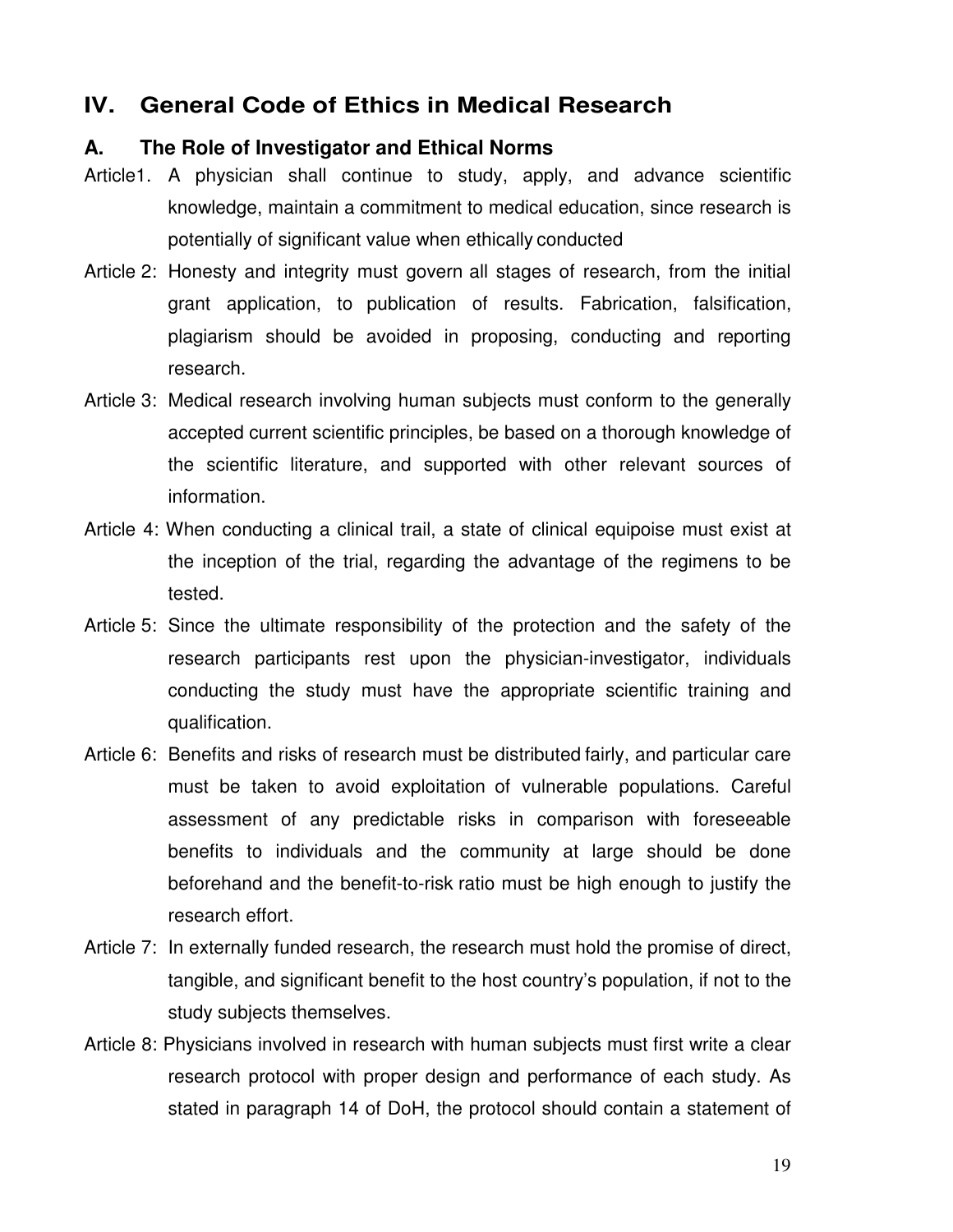the ethical considerations involved and should indicate how the ethical principles have been addressed. Additionally, the protocol should include information regarding funding, sponsors, institutional affiliations, other potential conflicts of interest, incentives for subjects and provisions for treating and/or compensating subjects who are harmed as a consequence of participation in the research study. The protocol should describe arrangements for post-study access by study subjects to interventions identified as beneficial in the study or access to other appropriate care or benefits.

- Article 9: Before initiation of any study, all proposed research, should be approved by the research ethics committee/ review board (National /Institutional/regional) in order to assure that the research plans are reasonable and that research participants are adequately protected. The protocol must take the national guidelines and International norms and standards into consideration.
- Article 10: All changes, amendments of the research protocol must be approved by the ethics committee/board before implementation of the changes.
- Article 11: The nature of the research must be explained in plain and understandable local language to research participants, and informed consent must be obtained from the research participant or from an authorized representative for those with diminished capacity to consent. The consent process should reflect all the elements of consent: information, comprehension and voluntariness: It should include basic elements such as a statement that the study involves research and expected duration, purpose of the study and procedures to be followed , any anticipated risks or discomforts, description of any benefits, alternative procedures or treatment, confidentiality, compensations to study related injury, statement that shows voluntariness, whom to contact for responses to study related queries and questions about participant's rights.
- Article12: The consent should be documented, by use of a consent form that has been approved by the ethics committee, dated and signed by the study participant or legally authorized representative. For participants who cannot

20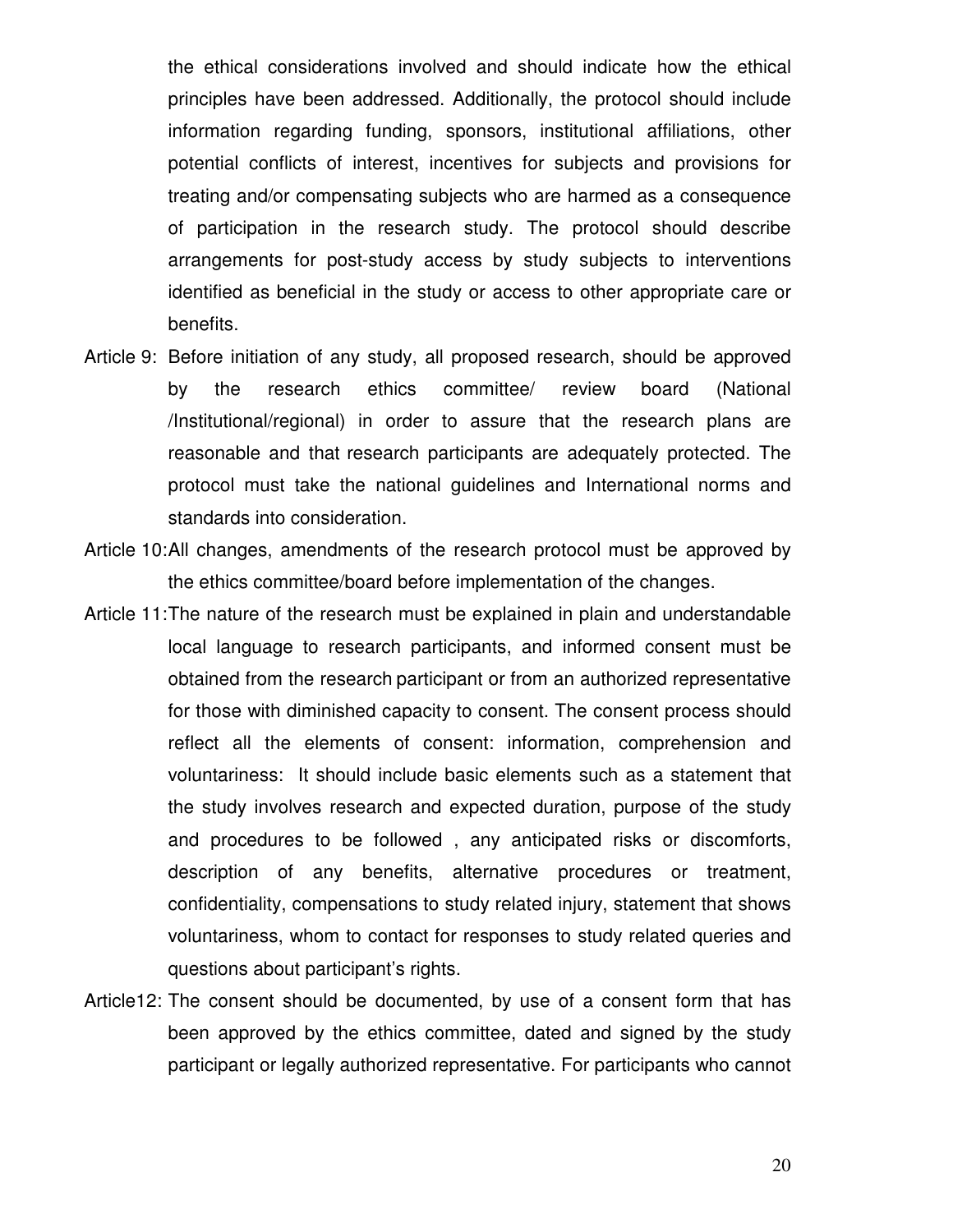read and write, a witness signature should be obtained in addition to index finger print of the participant.

- Artcle13: As paragraph 25 of DoH stipulates, for medical research using identifiable human material or data, physicians must normally seek consent for the collection, analysis, storage and/or reuse. There may be situations where consent would be impossible or impractical to obtain for such research or would pose a threat to the validity of the research. In such situations, the research may be done only after consideration and approval of the research ethics committee/board.
- Article14: When the effectiveness of a new intervention is being tested, the physician must adhere to the latest national and international norms and guidance.

#### **B. Medical Research Combined with Professional Care**

- Article15: The physician who participates in research must protect the life, health, dignity, integrity, right to self-determination, privacy, and confidentiality of personal information of research subjects.
- Article16: The health and welfare of the patient must always be the physician's primary consideration. Medical research can be combined with medical care only to the extent that the research is justified by its potential preventive, diagnostic or therapeutic value. If the physician has good reason to believe that participation in the research study will not adversely affect the health of the patients who serve as research participants and that the patient is fully informed which part is care and which part is research.
- Article 17: If the research participant is in a dependent relationship with the physicianinvestigator, consent should be obtained by another independent individual who is very familiar with the study to avoid coercion.
- Article 18: Physician-investigators may find themselves in dual roles with respect to patients who are also research participants and they should avoid situations that facilitate for them a reward for particular outcomes.
- Article19: Physicians who refer patients for participation in research protocols must be satisfied that the program follows established ethical guidelines, provides for realistic informed consent, gives reasonable assurances of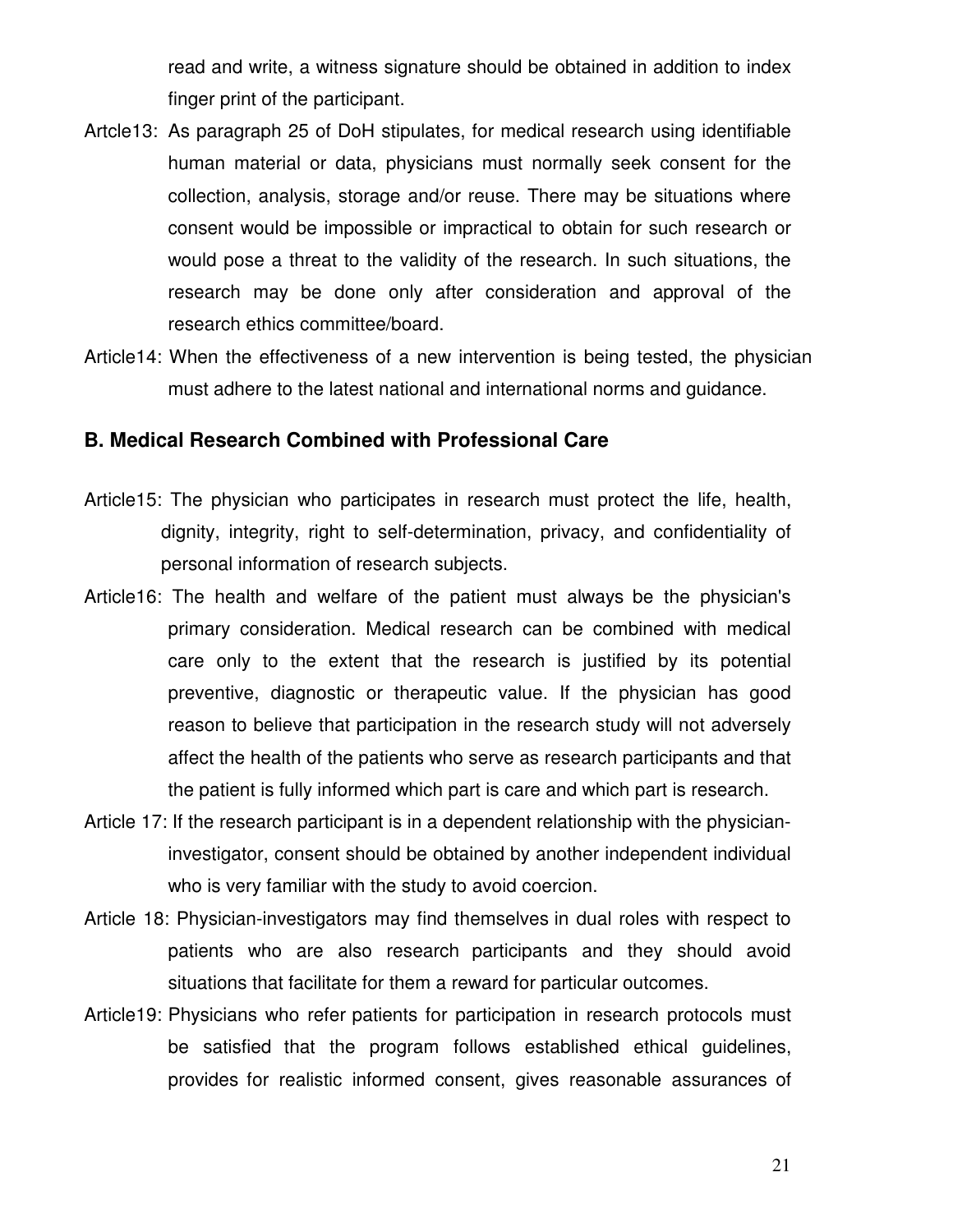safety, and has an acceptable benefit-to-risk ratio. If the risks of the research become too great or if continued participation cannot be justified, the physician must be willing to immediately advise the patient to withdraw from the study.

- Article 21: Giving finder's fees to individual physicians for referring patients to a research project generates conflict of interest
- Article 22: The outcome of the consent process shall not interfere with the physicianpatient relationship**.**

#### **C. Protection of Special Groups involved in Research**

- Article 23: The rational and details of the inclusion of vulnerable population in research (Children, pregnant women, prisoners, mentally disabled etc.) should be included in the research protocol**.**
- Article 24: Special precautions must be taken when recruiting potential participants who are incompetent or do not have the legal capacity to give consent. They should not be included, if there is no likelihood of direct benefit from the study to the individuals or to the health of the population represented by the potential participant. In situations when they are included in a study, informed consent should be taken from parents/guardians or legally designated individual.
- Article 25: Children should be included in research, only in cases where their participation is indispensable for researches of diseases of childhood and conditions to which children are particularly susceptible and when the risk is justified by the anticipated benefit from participation.
- Article 26: If the potential subjects are children, the consent of a parent or legal guardian after a full explanation of the aims of the experiment and of possible hazards, discomfort or inconvenience, is always necessary. In addition to this, to the extent that it is possible, which will vary with age, the assent (willingness) of the child should be sought with due respect to the dissent of the potential participant.
- Article 27: Special safeguards should be put in place when involving pregnant women in research. Pregnant women should not be included in non-therapeutic research that carries any possibility of risk to the fetus or neonate, unless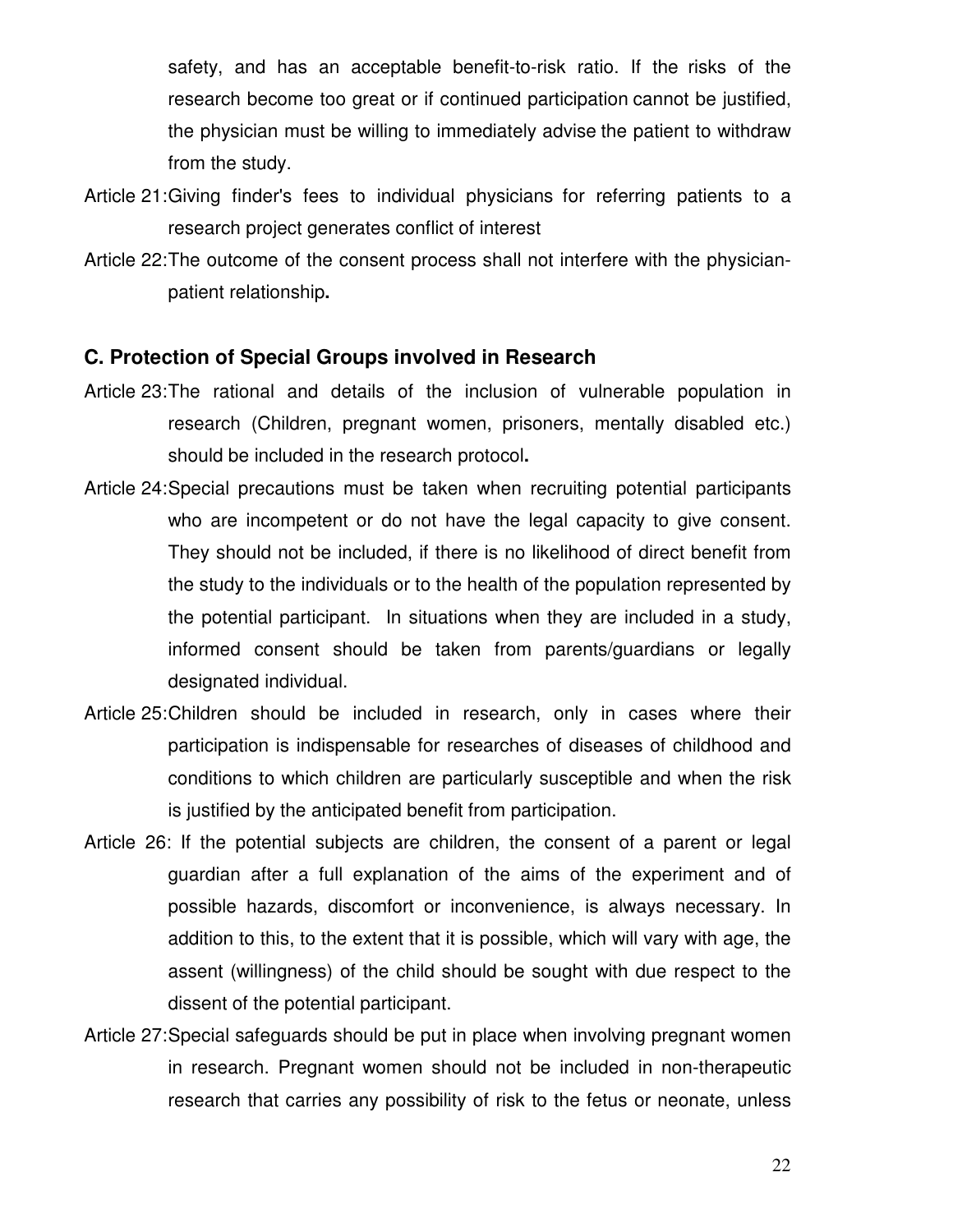this is intended to elucidate problems of pregnancy or lactation. Scientifically appropriate preclinical studies and clinical studies on non pregnant women should be done so that to provide data to assess the potential risk in pregnant women and fetuses.

#### **D. Scientific Publication**

- Article 28: Being authors of scientific publications should mean that the individuals are sufficiently acquainted with the work being reported, that they can take public responsibility for the integrity of the study and the validity of the findings, and they must have substantially contributed to the research itself.
- Article 29: All authors have a professional responsibility to make public their research findings and be honest in their publications, make clear that research has been carried out in accordance with the ethical principles.
- Article 30: Plagiarism is unethical. Incorporating the words and ideas of others or one's own published words, either verbatim or by paraphrasing without appropriate attribution is unethical and may have serious consequences.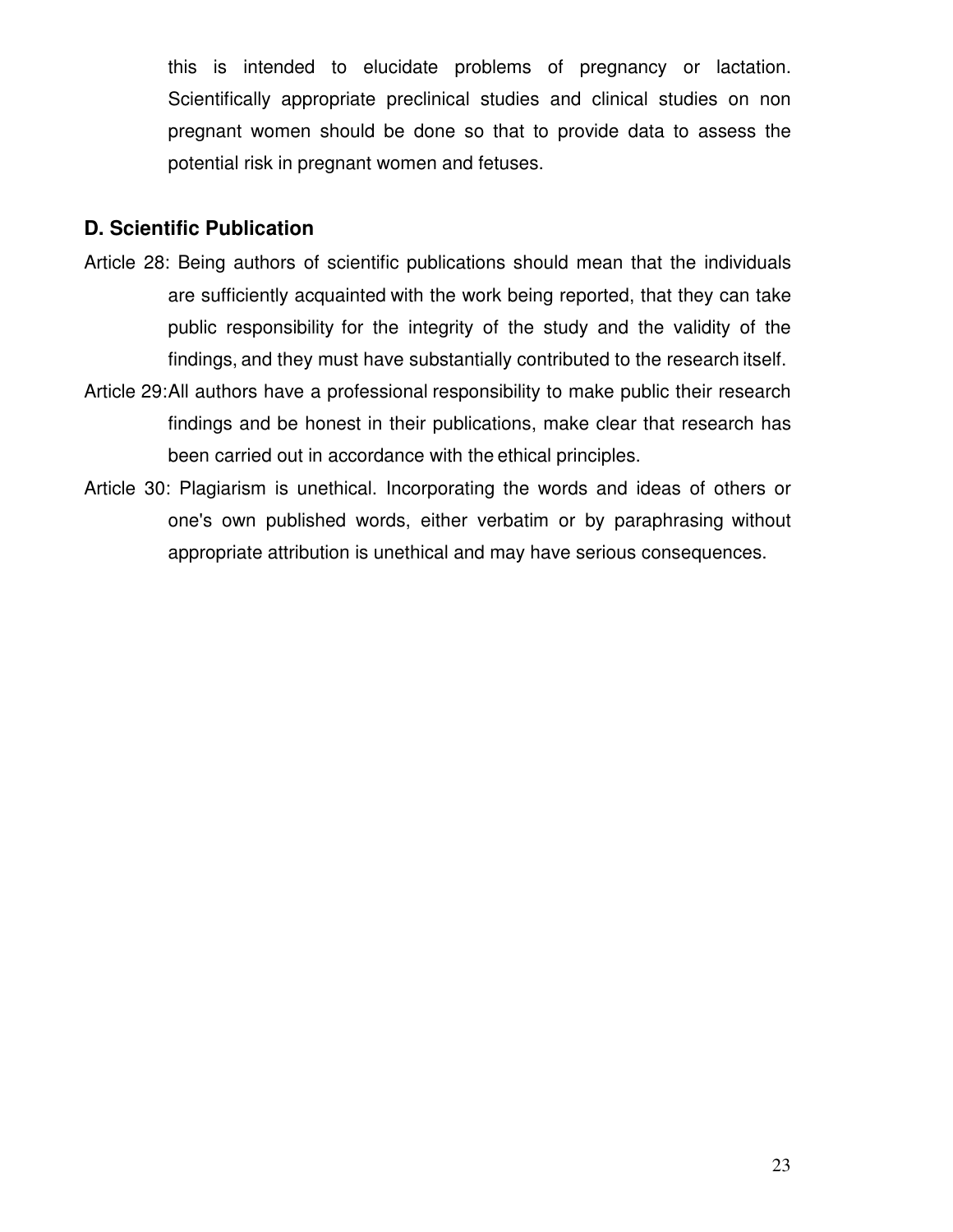## **Appendices**

#### **Appendix 1-1**

#### **WORLD MEDICAL ASSOCIATION DECLARATION OF HELSINKI Ethical Principles for Medical Research Involving Human Subjects**

#### **A. Introduction**

1. The World Medical Association (WMA) has developed the Declaration of Helsinki as a statement of ethical principles for medical research involving human subjects, including research on identifiable human material and data.

The Declaration is intended to be read as a whole and each of its constituent paragraphs should not be applied without consideration of all other relevant paragraphs.

- 2. Although the Declaration is addressed primarily to physicians, the WMA encourages other participants in medical research involving human subjects to adopt these principles.
- 3. It is the duty of the physician to promote and safeguard the health of patients, including those who are involved in medical research. The physician's knowledge and conscience are dedicated to the fulfilment of this duty.
- 4. The Declaration of Geneva of the WMA binds the physician with the words, "The health of my patient will be my first consideration," and the International Code of Medical Ethics declares that, "A physician shall act in the patient's best interest when providing medical care."
- 5. Medical progress is based on research that ultimately must include studies involving human subjects. Populations that are underrepresented in medical research should be provided appropriate access to participation in research.
- 6. In medical research involving human subjects, the well-being of the individual research subject must take precedence over all other interests.
- 7. The primary purpose of medical research involving human subjects is to understand the causes, development and effects of diseases and improve preventive, diagnostic and therapeutic interventions (methods, procedures and treatments). Even the best current interventions must be evaluated continually through research for their safety, effectiveness, efficiency, accessibility and quality.
- 8. In medical practice and in medical research, most interventions involve risks and burdens.
- 9. Medical research is subject to ethical standards that promote respect for all human subjects and protect their health and rights. Some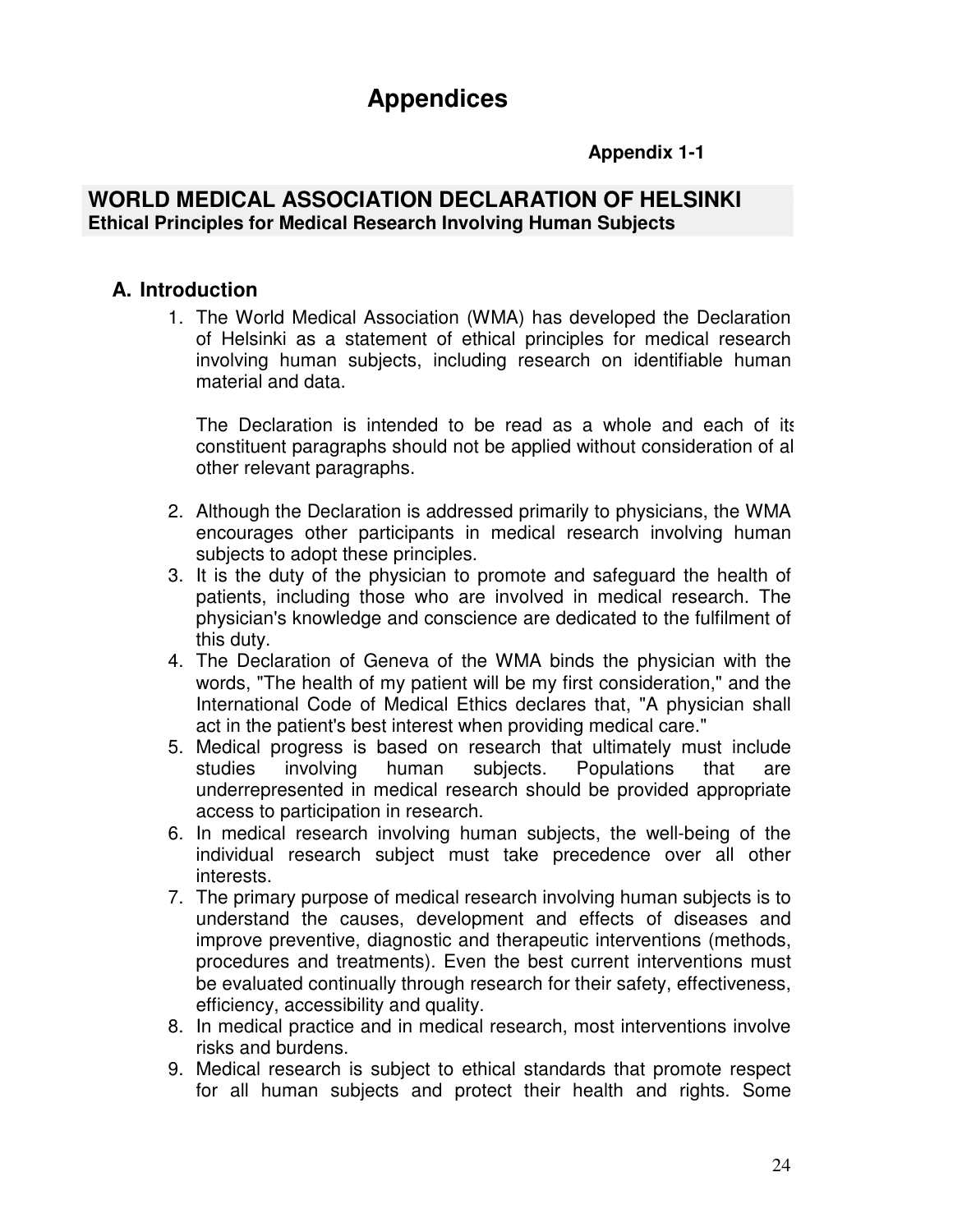research populations are particularly vulnerable and need special protection. These include those who cannot give or refuse consent for themselves and those who may be vulnerable to coercion or undue influence.

10. Physicians should consider the ethical, legal and regulatory norms and standards for research involving human subjects in their own countries as well as applicable international norms and standards. No national or international ethical, legal or regulatory requirement should reduce or eliminate any of the protections for research subjects set forth in this Declaration.

#### **B. Basic Principles for all Medical Research**

- 11. It is the duty of physicians who participate in medical research to protect the life, health, dignity, integrity, right to self-determination, privacy, and confidentiality of personal information of research subjects.
- 12. Medical research involving human subjects must conform to generally accepted scientific principles, be based on a thorough knowledge of the scientific literature, other relevant sources of information, and adequate laboratory and, as appropriate, animal experimentation. The welfare of animals used for research must be respected.
- 13. Appropriate caution must be exercised in the conduct of medical research that may harm the environment.
- 14. The design and performance of each research study involving human subjects must be clearly described in a research protocol. The protocol should contain a statement of the ethical considerations involved and should indicate how the principles in this Declaration have been addressed. The protocol should include information regarding funding, sponsors, institutional affiliations, other potential conflicts of interest, incentives for subjects and provisions for treating and/or compensating subjects who are harmed as a consequence of participation in the research study. The protocol should describe arrangements for poststudy access by study subjects to interventions identified as beneficial in the study or access to other appropriate care or benefits.
- 15. The research protocol must be submitted for consideration, comment, guidance and approval to a research ethics committee before the study begins. This committee must be independent of the researcher, the sponsor and any other undue influence. It must take into consideration the laws and regulations of the country or countries in which the research is to be performed as well as applicable international norms and standards but these must not be allowed to reduce or eliminate any of the protections for research subjects set forth in this Declaration. The committee must have the right to monitor ongoing studies. The researcher must provide monitoring information to the committee, especially information about any serious adverse events. No change to the protocol may be made without consideration and approval by the committee.
- 16. Medical research involving human subjects must be conducted only by individuals with the appropriate scientific training and qualifications.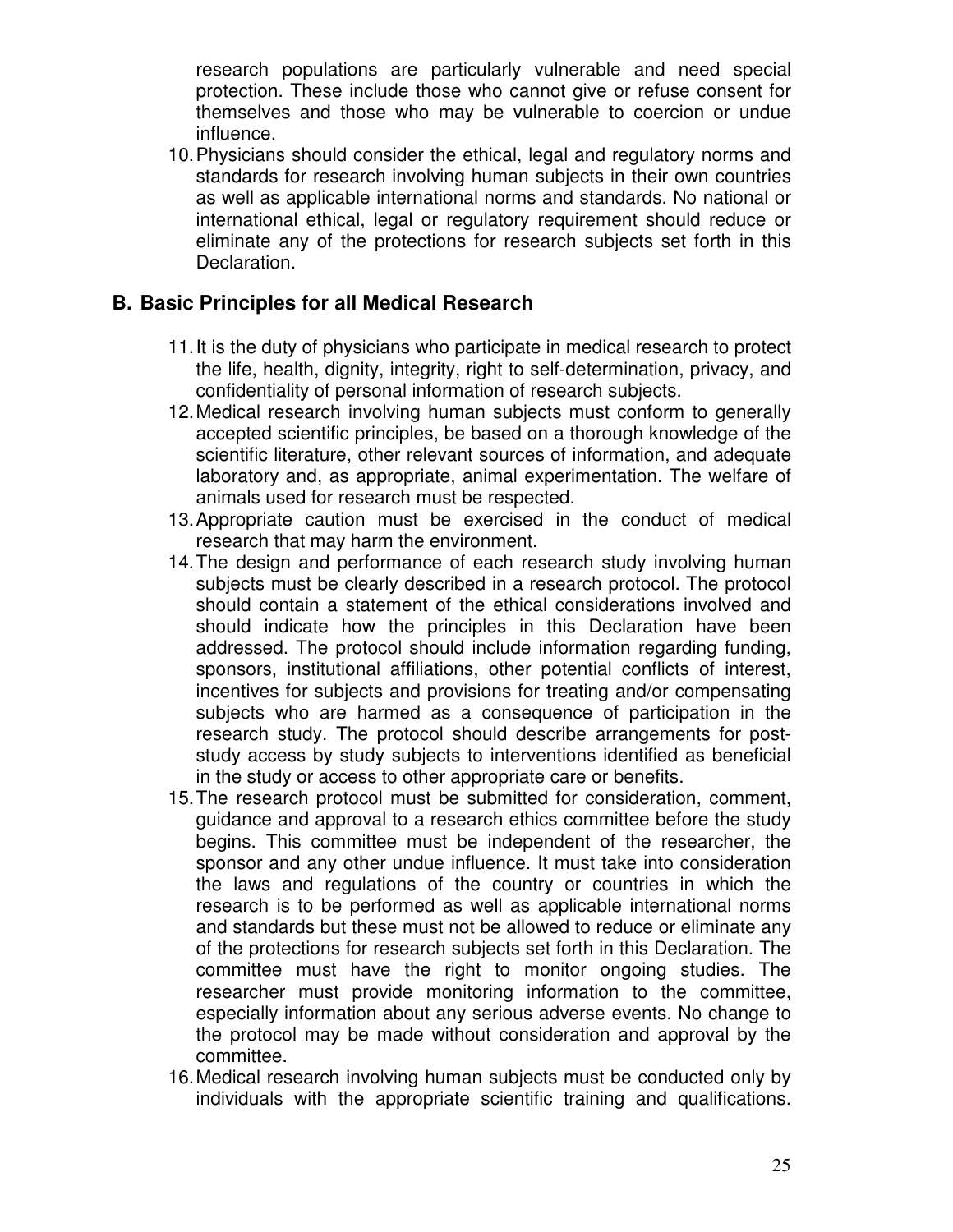Research on patients or healthy volunteers requires the supervision of a competent and appropriately qualified physician or other health care professional. The responsibility for the protection of research subjects must always rest with the physician or other health care professional and never the research subjects, even though they have given consent.

- 17. Medical research involving a disadvantaged or vulnerable population or community is only justified if the research is responsive to the health needs and priorities of this population or community and if there is a reasonable likelihood that this population or community stands to benefit from the results of the research.
- 18. Every medical research study involving human subjects must be preceded by careful assessment of predictable risks and burdens to the individuals and communities involved in the research in comparison with foreseeable benefits to them and to other individuals or communities affected by the condition under investigation.
- 19. Every clinical trial must be registered in a publicly accessible database before recruitment of the first subject.
- 20. Physicians may not participate in a research study involving human subjects unless they are confident that the risks involved have been adequately assessed and can be satisfactorily managed. Physicians must immediately stop a study when the risks are found to outweigh the potential benefits or when there is conclusive proof of positive and beneficial results.
- 21. Medical research involving human subjects may only be conducted if the importance of the objective outweighs the inherent risks and burdens to the research subjects.
- 22. Participation by competent individuals as subjects in medical research must be voluntary. Although it may be appropriate to consult family members or community leaders, no competent individual may be enrolled in a research study unless he or she freely agrees.
- 23. Every precaution must be taken to protect the privacy of research subjects and the confidentiality of their personal information and to minimize the impact of the study on their physical, mental and social integrity.
- 24. In medical research involving competent human subjects, each potential subject must be adequately informed of the aims, methods, sources of funding, any possible conflicts of interest, institutional affiliations of the researcher, the anticipated benefits and potential risks of the study and the discomfort it may entail, and any other relevant aspects of the study. The potential subject must be informed of the right to refuse to participate in the study or to withdraw consent to participate at any time without reprisal. Special attention should be given to the specific information needs of individual potential subjects as well as to the methods used to deliver the information. After ensuring that the potential subject has understood the information, the physician or another appropriately qualified individual must then seek the potential subject's freely-given informed consent, preferably in writing. If the consent cannot be expressed in writing, the non-written consent must be formally documented and witnessed.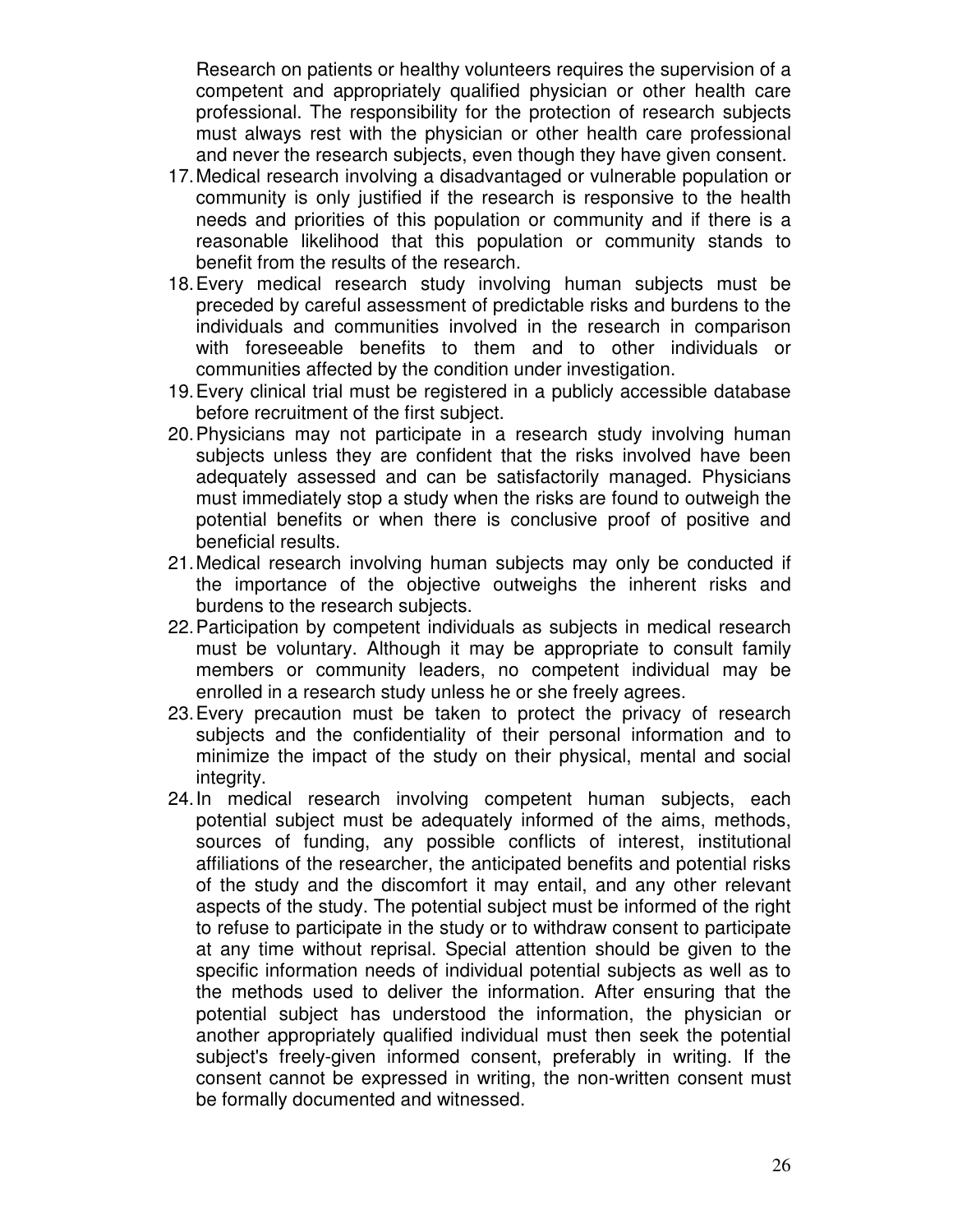- 25. For medical research using identifiable human material or data, physicians must normally seek consent for the collection, analysis, storage and/or reuse. There may be situations where consent would be impossible or impractical to obtain for such research or would pose a threat to the validity of the research. In such situations the research may be done only after consideration and approval of a research ethics committee.
- 26. When seeking informed consent for participation in a research study the physician should be particularly cautious if the potential subject is in a dependent relationship with the physician or may consent under duress. In such situations the informed consent should be sought by an appropriately qualified individual who is completely independent of this relationship.
- 27. For a potential research subject who is incompetent, the physician must seek informed consent from the legally authorized representative. These individuals must not be included in a research study that has no likelihood of benefit for them unless it is intended to promote the health of the population represented by the potential subject, the research cannot instead be performed with competent persons, and the research entails only minimal risk and minimal burden.
- 28. When a potential research subject who is deemed incompetent is able to give assent to decisions about participation in research, the physician must seek that assent in addition to the consent of the legally authorized representative. The potential subject's dissent should be respected.
- 29. Research involving subjects who are physically or mentally incapable of giving consent, for example, unconscious patients, may be done only if the physical or mental condition that prevents giving informed consent is a necessary characteristic of the research population. In such circumstances the physician should seek informed consent from the legally authorized representative. If no such representative is available and if the research cannot be delayed, the study may proceed without informed consent provided that the specific reasons for involving subjects with a condition that renders them unable to give informed consent have been stated in the research protocol and the study has been approved by a research ethics committee. Consent to remain in the research should be obtained as soon as possible from the subject or a legally authorized representative.
- 30. Authors, editors and publishers all have ethical obligations with regard to the publication of the results of research. Authors have a duty to make publicly available the results of their research on human subjects and are accountable for the completeness and accuracy of their reports. They should adhere to accepted guidelines for ethical reporting. Negative and inconclusive as well as positive results should be published or otherwise made publicly available. Sources of funding, institutional affiliations and conflicts of interest should be declared in the publication. Reports of research not in accordance with the principles of this Declaration should not be accepted for publication.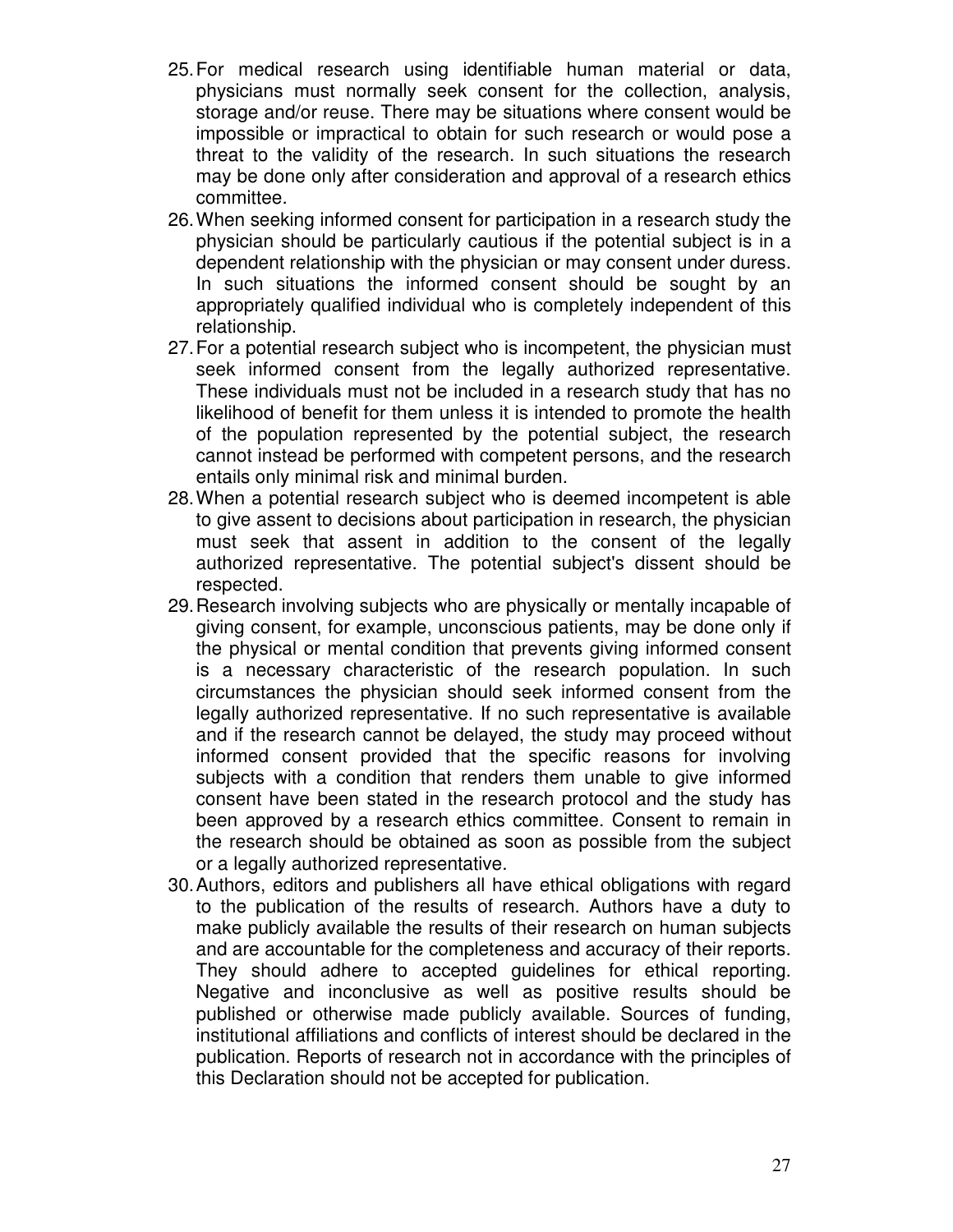#### **C. Additional Principles for Medical Research Combined with Medical Care**

- 31. The physician may combine medical research with medical care only to the extent that the research is justified by its potential preventive, diagnostic or therapeutic value and if the physician has good reason to believe that participation in the research study will not adversely affect the health of the patients who serve as research subjects.
- 32. The benefits, risks, burdens and effectiveness of a new intervention must be tested against those of the best current proven intervention, except in the following circumstances:
- The use of placebo, or no treatment, is acceptable in studies where no current proven intervention exists; or
- Where for compelling and scientifically sound methodological reasons the use of placebo is necessary to determine the efficacy or safety of an intervention and the patients who receive placebo or no treatment will not be subject to any risk of serious or irreversible harm. Extreme care must be taken to avoid abuse of this option.
- 33. At the conclusion of the study, patients entered into the study are entitled to be informed about the outcome of the study and to share any benefits that result from it, for example, access to interventions identified as beneficial in the study or to other appropriate care or benefits.
- 34. The physician must fully inform the patient which aspects of the care are related to the research. The refusal of a patient to participate in a study or the patient's decision to withdraw from the study must never interfere with the patient-physician relationship.
- 35. In the treatment of a patient, where proven interventions do not exist or have been ineffective, the physician, after seeking expert advice, with informed consent from the patient or a legally authorized representative, may use an unproven intervention if in the physician's judgement it offers hope of saving life, re-establishing health or alleviating suffering. Where possible, this intervention should be made the object of research, designed to evaluate its safety and efficacy. In all cases, new information should be recorded and, where appropriate, made publicly available.

22.10.2008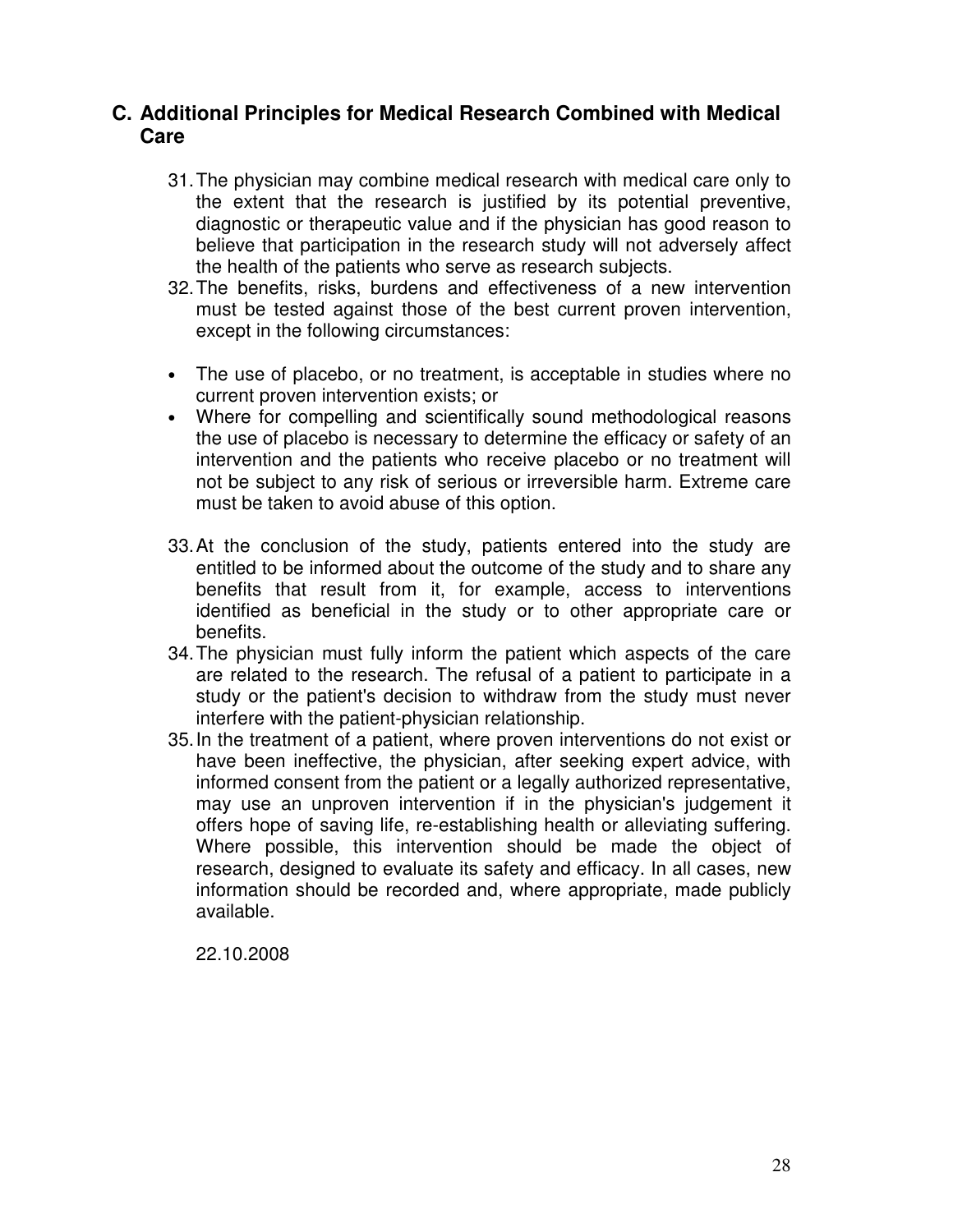## **The Nuremberg Code**

1. The voluntary consent of the human subject is absolutely essential. This means that the person involved should have legal capacity to give consent; should be so situated as to be able to exercise free power of choice, without the intervention of any element of force, fraud, deceit, duress, over-reaching, or other ulterior form of constraint or coercion; and should have sufficient knowledge and comprehension of the elements of the subject matter involved as to enable him to make an understanding and enlightened decision. This latter element requires that before the acceptance of an affirmative decision by the experimental subject there should be made known to him the nature, duration, and purpose of the experiment; the method and means by which it is to be conducted; all inconveniences and hazards reasonable to be expected; and the effects upon his health or person which may possibly come from his participation in the experiment.

The duty and responsibility for ascertaining the quality of the consent rests upon each individual who initiates, directs, or engages in the experiment. It is a personal duty and responsibility which may not be delegated to another with impunity.

- 2. The experiment should be such as to yield fruitful results for the good of society, unprocurable by other methods or means of study, and not random and unnecessary in nature.
- 3. The experiment should be so designed and based on the results of animal experimentation; and knowledge of the natural history of the disease or other problem under study that the anticipated results will justify the performance of the experiment.
- 4. The experiment should be so conducted as to avoid all unnecessary physical and mental suffering and injury.
- 5. No experiment should be conducted where there is an a priori reason to believe that death or disabling injury will occur; except, perhaps, in those experiments where the experimental physicians also serve as subjects.
- 6. The degree of risk to be taken should never exceed that determined by the humanitarian importance of the problem to be solved by the experiment.
- 7. Proper preparations should be made and adequate facilities provided to protect the experimental subject against even remote possibilities of injury, disability, or death.
- 8. The experiment should be conducted only by scientifically qualified persons. The highest degree of skill and care should be required through all stages of the experiment of those who conduct or engage in the experiment.
- 9. During the course of the experiment the human subject should be at liberty to bring the experiment to an end if he has reached the physical or mental state where continuation of the experiment seems to him to be impossible.
- 10. During the course of the experiment the scientist in charge must be prepared to terminate the experiment at any stage, if he has probably cause to believe, in the exercise of the good faith, superior skill and careful judgment required of him that a continuation of the experiment is likely to result in injury, disability, or death to the experimental subject.

from: Trials of War Criminals before the Nuremberg Military Tribunals …1949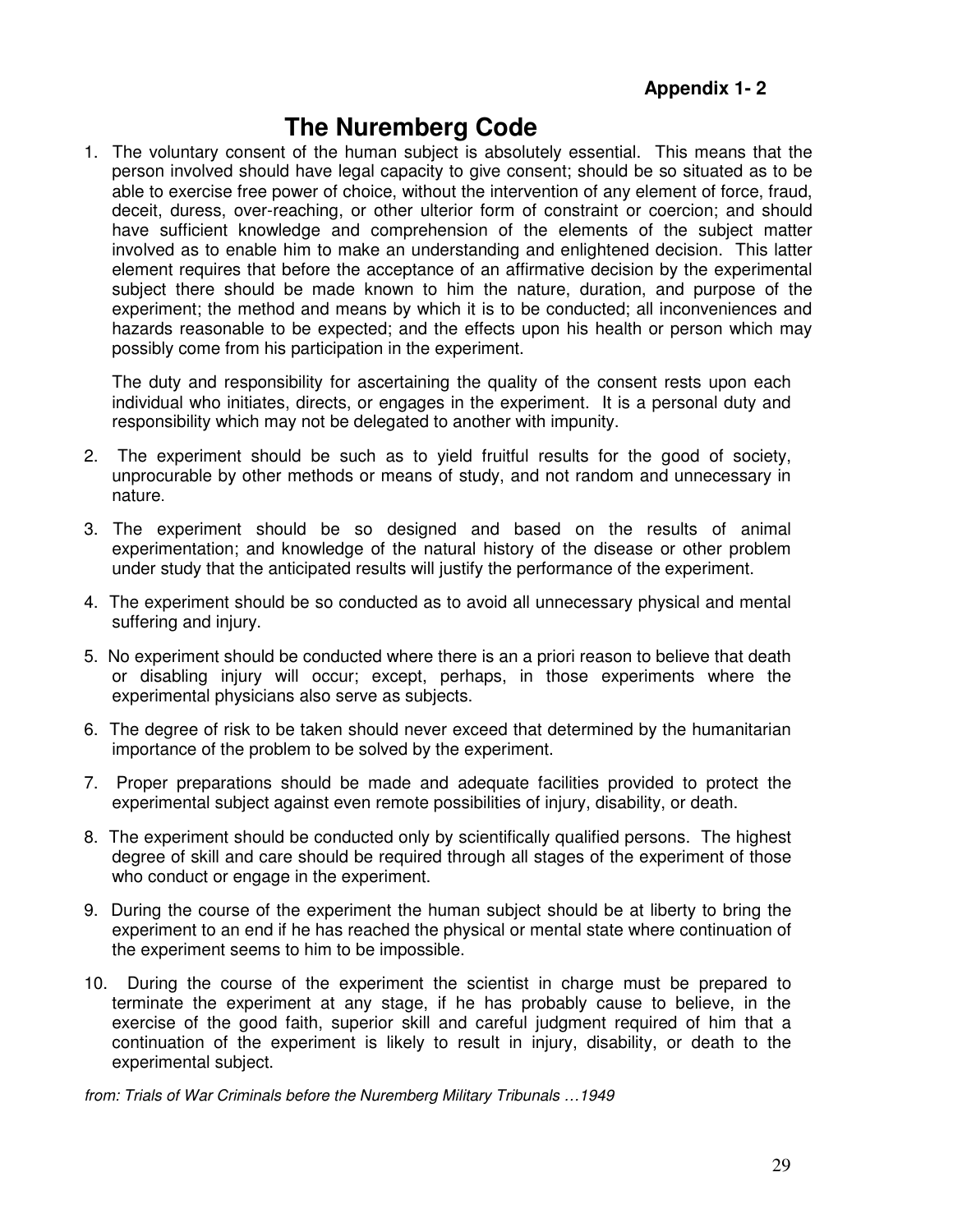#### **INTERNATIONAL ETHICAL CODES**

#### **The Original Hippocratic Oath\* (about 460-377 B.C.)**

I swear by Apollo Physician, by Ascleplus, by Health, by Heal-all and by all the gods and goddesses, making them witnesses, that. I will carry out, according to my ability and judgment, this oath and this indenture:

To regard my teacher in the art as equal to my parents; to make him partner in my livelihood, and when he is in need of money to share mine with him; to consider his offspring equal to my brothers; to teach them this art, if they require to learn it, without fee or indenture; and to impart precept, oral instruction, and all the other learning, to my sons, to the sons of my teacher, and to pupils who have signed the indenture and sworn obedience to the physicians' Law, but to none other.

I will use treatment to help the sick according to my ability and judgment, but I will never use it to injure or wrong them. I will not give poison to anyone though asked to do so; nor will I suggest such a plan. Similarly I will not give a pessary to a woman to cause abortion. But in purity and in holiness I will guard my life and my art. I will not use the knife on sufferers from stone, but I will give place to such as craftsmen therein.

Into whatsoever houses I enter, I will do so to help the sick, keeping myself free from all Intentional wrong-doing and harm, especially from fornication with woman or man, bond or free.

Whatsoever in the course of practice I see or hear (or even outside my practice in social intercourse) that ought never to be published abroad. I will not divulge, but will consider such things to be holy secrets.

Now if I keep this oath and break it not, may I enjoy honor, in my life and art, among all men for all time; but if I transgress and forswear myself, May the opposite befall me.

\*The Oath of Hippocratic has been the most enduring of all medical oaths and today is still an inspiration to those who have dedicated themselves to the medical profession. An illustration of Hippocrates and his Oath, taken from a 14<sup>th</sup> century Greek Manuscript, is found in the Bibliotheque National Paris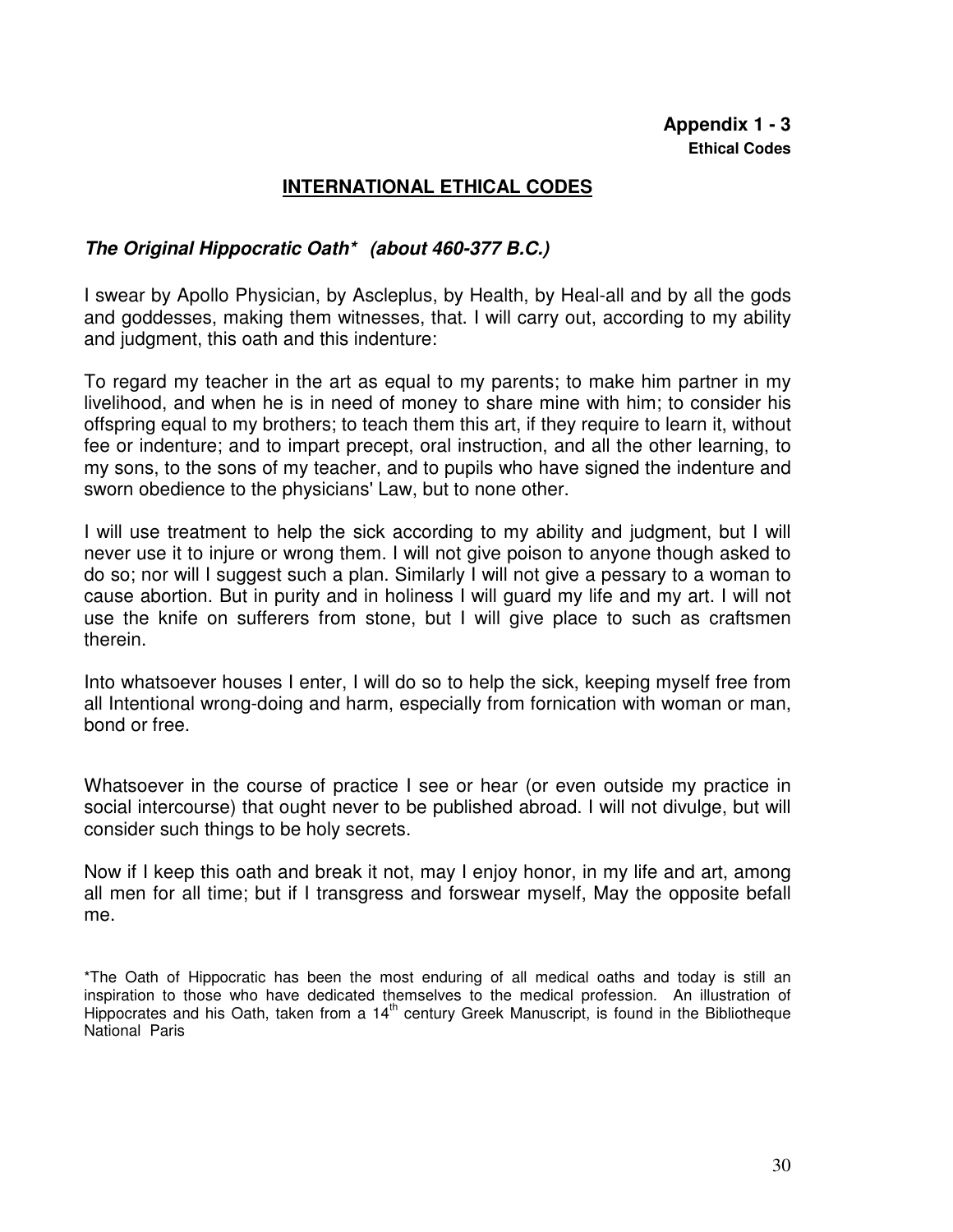#### **The Chinese Code of Sun Ssu – mais\*- (7th Century, A.D.)**

"Aristocrat or commoner, poor or rich, aged or young, beautiful or ugly, friend or enemy, native or foreigner, educated or uneducated, all are to be treated equally"

-------

<sup>\*</sup>Spicker, Sf and Engelhardt, HT (ed.) 1977. Philosophical Medical Ethic: Its Nature and Significance. In Proceeding of the Third Trans – disciplinary Symposium, pp. 30, D. Reidal Publishing Company, Dordrecht – Holland/Boston, USA.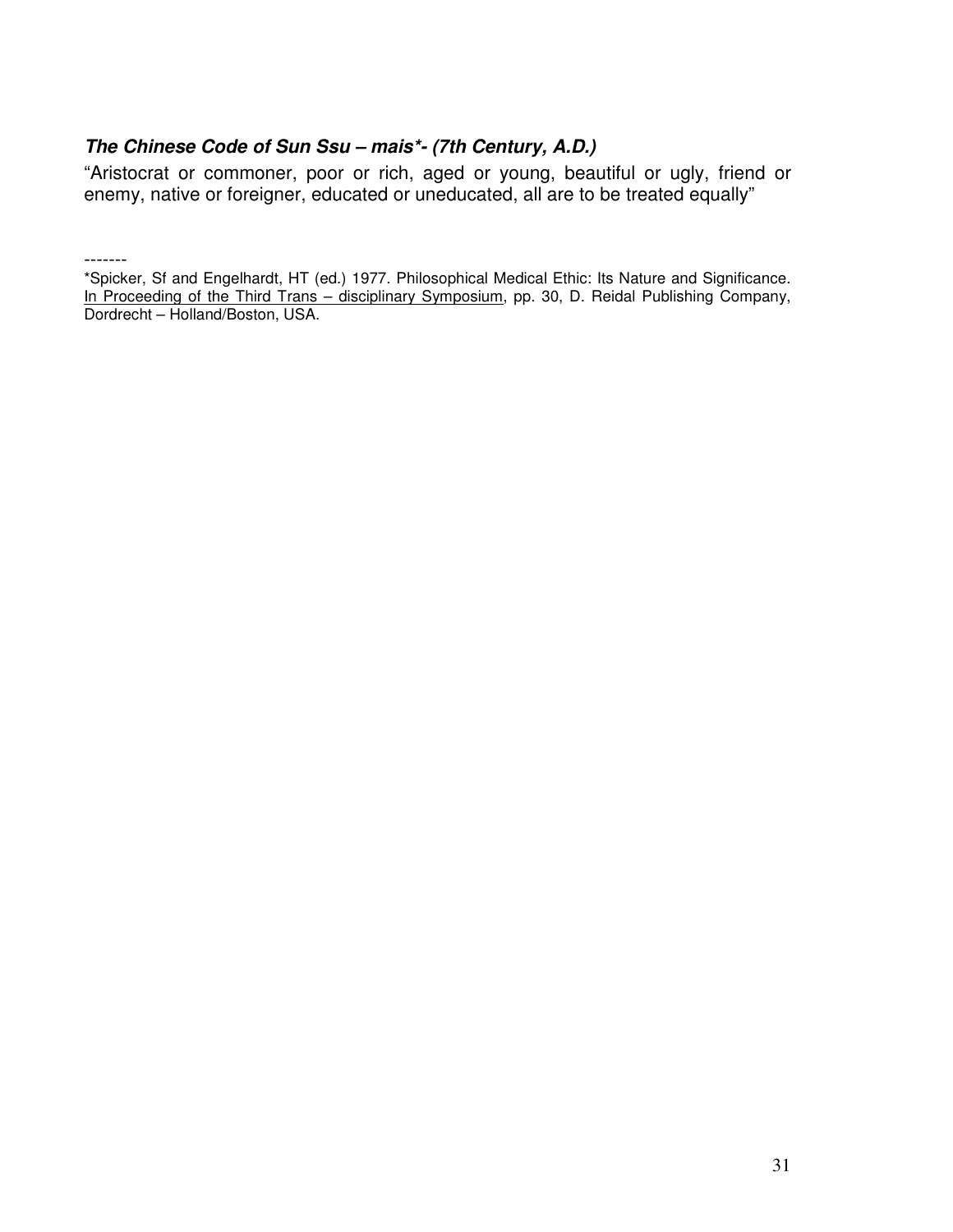#### **The Declaration of Geneva\* (1971)**

I solemnly pledge myself to consecrate my life to the service of humanity;

I will give to my teachers the respect and gratitude which is their due;

I will practice my profession with conscience and dignity; The health of my patient will be my first consideration;

I will respect the secrets which are confided in me, even after the patient has died;

I will maintain by all the means in power, the honor and the noble traditions of the medical profession;

My colleagues will be my brothers;

I will not permit considerations of religion, nationality, race, party politics or social standing to Intervene between my duty and my patient;

I will maintain the utmost respect for human life from its beginning even under threat and I will not use my medical knowledge contrary to the laws of humanity;

I make these promises solemnly, freely and upon my honor.

<sup>-------------</sup>  \*This is the first International Code of Medical Ethics drawn by the World Medical Association as a modern version of Hippocratic Oath. It was amended by the 22<sup>nd</sup> World Assembly, Sydney Australia in August 1968 and the 35<sup>th</sup> World Medical Assembly, Venice, Italy in October 1983.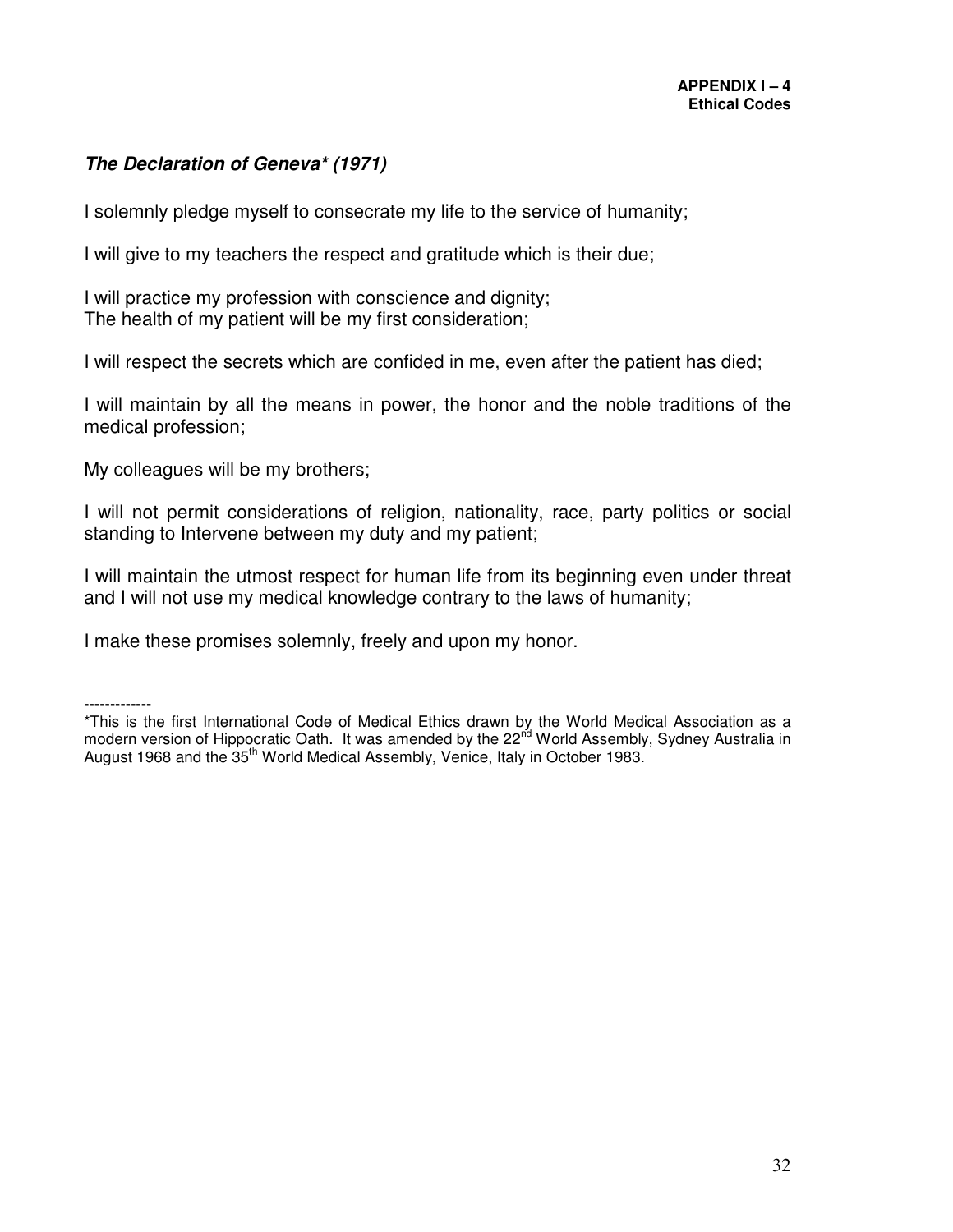#### **The Declaration of Lisbon on the Rights of Patients\* (1981)**

The patient has the right to choose his physician freely.

The patient has the right to be cared for by a physician who is free to make clinical and ethical judgments without any outside interference.

The patient has the right to accept or to refuse treatment after receiving adequate information.

The patient has the right to expect that his physician will respect the confidential nature of all his medical and personal details.

The patient has the right to die in dignity.

The patient has the right to receive or to decline spiritual and moral comfort including the help of a minister of an appropriate religion.

----------------

<sup>\*</sup>This Declaration was adopted by the World Medical Association in 1981, in Lisbon, Portugal.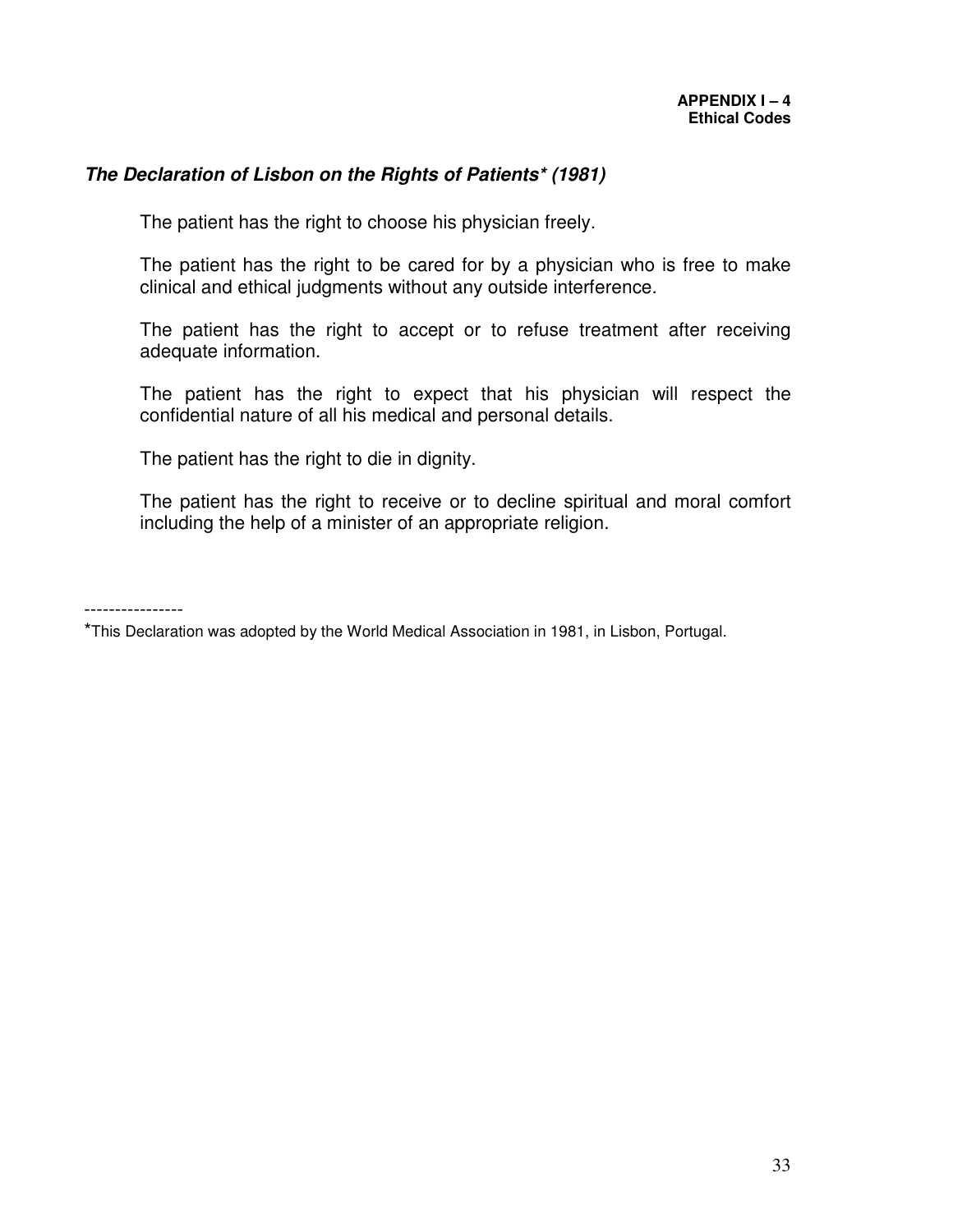-----------~------------

#### **The Declaration of Tokyo on Torture and other Cruel, Inhuman or Degrading Treatment or Punishment\* (1975)**

The doctor shall not countenance~ condone or participate in the practice of torture of other forms of cruel, inhuman or degrading procedures, whatever the offence of which the victim of such procedures is suspected, accused or guilty, and whatever the victim's beliefs or motives, and in all situations, Including armed conflict and civil strife.

The doctor shall not provide any premises, instruments, substances or knowledge to facilitate the practice of torture or other forms of cruel, Inhuman or degrading treatment or to diminish the ability of the victim to resist such treatment.

The doctor shall not be present during any procedure during which torture or other forms of cruel, inhuman or degrading treatment is used or threatened.

A doctor must have complete clinical Independence in deciding upon the care of a person for whom he or she is medically responsible. The doctor's fundamental role is to alleviate the distress of his or her fellow men, and no motive, whether personal, collective or political, shall prevail against this higher purpose.

Where a prisoner refuses nourishment and is considered by the doctor as capable of forming an unimpaired and rational judgment concerning the consequences of such a voluntary refusal of nourishment, he or she shall not be fed artificially. The decision as to the capacity of the prisoner to form such a judgment should be confirmed by at least one other independent doctor. The consequences of the refusal of nourishment shall be explained by the doctor to the prisoner.

The World Medical Association will support and should encourage the international community, the national medical associations and fellow doctors. To support the doctor and his or her family in the face of threats or reprisals resulting from a refusal to condone the use of torture or other forms of cruel" inhuman or degrading treatment.-

\*In 1975 the World Medical Association, at its meeting in Tokyo, Japan, adopted the above Declaration in relation to torture, cruel and inhuman or degrading treatment or punishment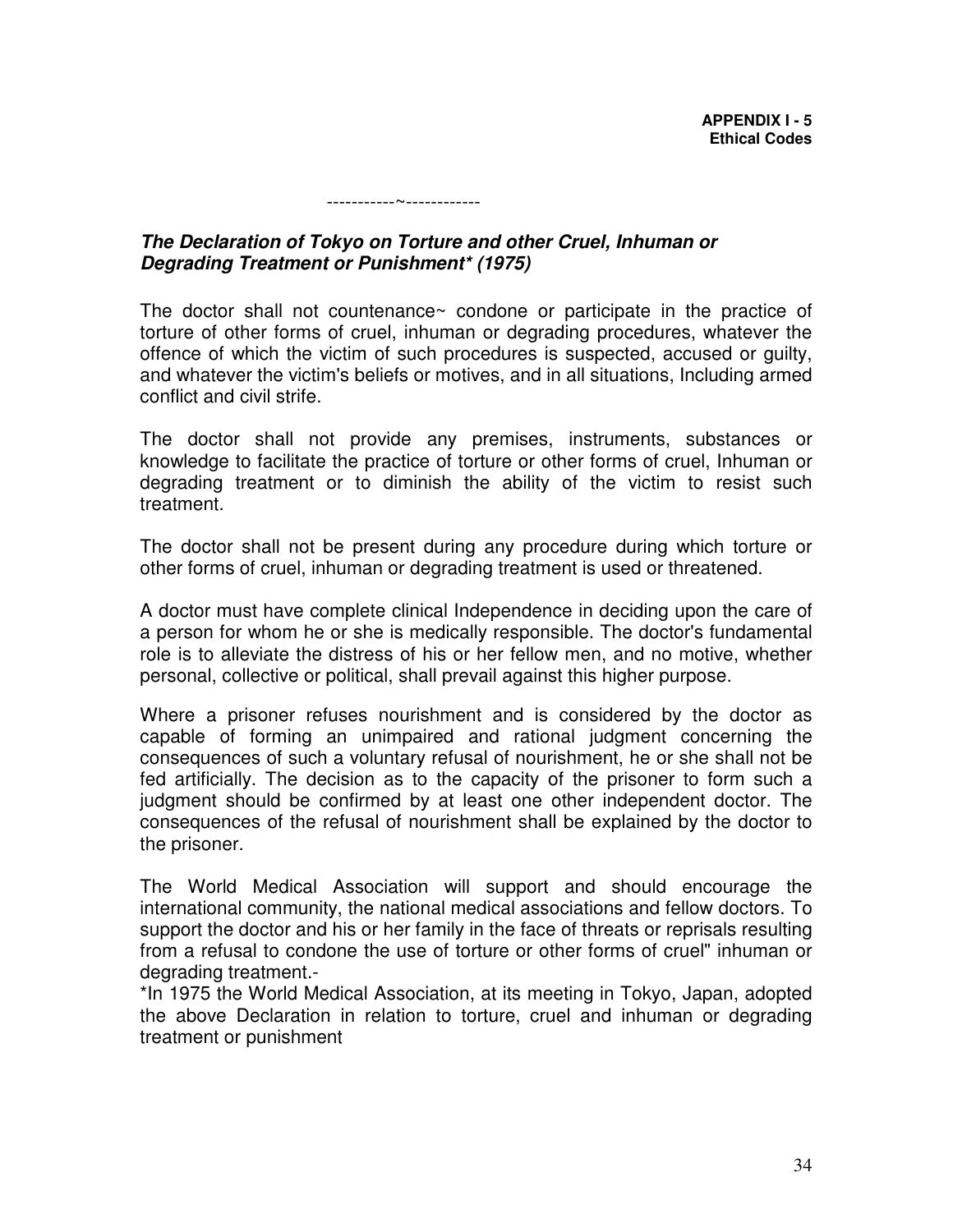## REFERENCES

Reference Part 1

- 1. Declaration of Helsinki 2008. available on the Internet at: http://www.fda.gov/oc/health/helsinki89.html
- 2. Nuremberg code**,** available on the Internet at: **http://ohsr.od.nih.gov/nuremberg.php3.**
- 3. Ethiopian Review Guideline, ESTC, 2005. available on the Internet at: www.estc.gov.et/
- 4. The Belmont report , The National Commission for the Protection of Human Subjects of Biomedical and Behavioral Research , April 18, 1979 available on the the Internet at : http://ohsr.od.nih.gov/guidelines/belmont.html
- 5. The International Ethical Guidelines for Biomedical research involving Human subjects: Council for International Organizations of Medical Sciences (CIOMS) in collaboration with WHO, Geneva, 2002. Available on the Internet at: http://www.cioms.ch/frame\_guidelines\_nov\_2002.htm
- 6. The Nullified Council on Bioethics: The ethics of research related to healthcare in developing countries, a follow up discussion paper; 2005. Published by Nuffield Council on Bioethics;28 Bedford Square; London WC1B 3JS. Available on the Internet at: http://www.nuffieldbioethics.org/fileLibrary/pdf/HRRDC\_Followup Discussion Paper001.pdf

Reference Part 2

1. Biomedical Ethics,  $4^{th}$  edition, by Thomas A . Mappes, and David DeGrazia, 1996.

2. Bulletin of the Johns Hopkins Hospital 28: 260-261, (1917) Translated by Harry

Friedenwald.

3. Code of Medical Ethics, Current Opinions, American Medical Association, 2002-

2003 edition.

3. Medical Ethics for Physicians Practicing in Ethiopia, first published 1988 and

second published in 1992.

4. Operational Guidelines for Ethics Committees that review Biomedical Research,

WHO, Geneva, 2000.

5. Protecting Study Volunteers in Research  $3^{rd}$  ed.; by Cynthia Dunn, and Gary

Chadwick. 2004

6. World Medical Association, Medical Ethics Manual 2005 publication.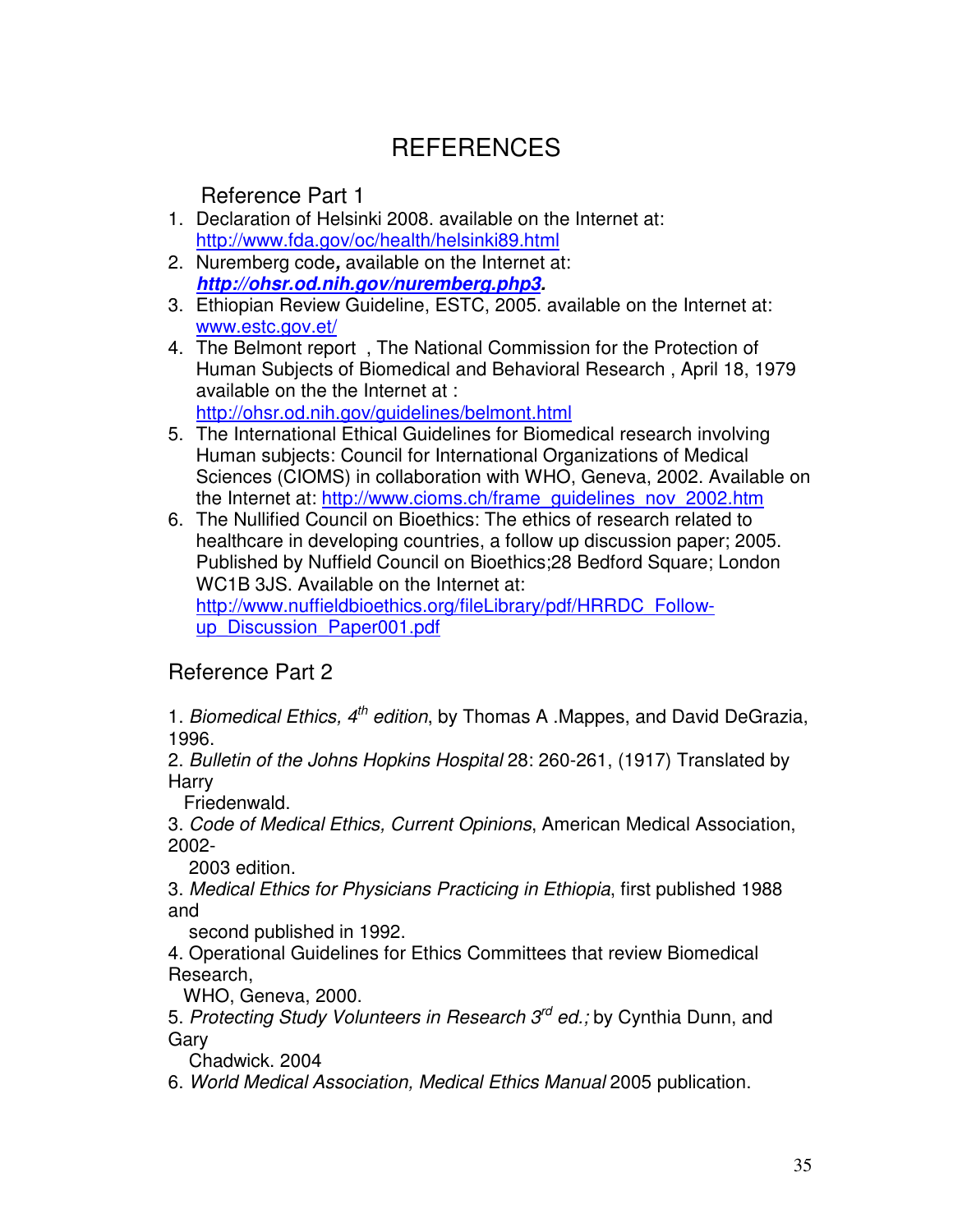## **GLOSSARY**

The definitions provided within this glossary apply to terms as they are used in this document. The terms may have different meanings in other contexts

**Assent** - affirmative agreement of a subject/participant

**Beneficence –** literally, "doing good". Doctors are expected to act in the best interest of their patients.

**Bioethics/Biomedical ethics –** the study of moral issues that occur in medicine, health care and biological sciences.

**Confidentiality**- prevention of an authorized disclosure of private information that has been collected from being shared with others.

**Clinical trial/study** –any investigation in human subjects intended to discover or verify the clinical, pharmacological and/or other pharmacodynamic effects of an investigational product(s) and/or to identify any adverse reactions to an investigational product (s). and/or to study absorption , distribution, metabolism, and excretion of an investigational product(s) with the object o ascertaining its safety and efficacy. The terms clinical trial and study are synonymous.

**Informed consent** – a process by which a potential participant voluntarily confirms his or her willingness to participate in a particular research after having been informed of all aspects of the study that are relevant to the participants decision to participate. Informed consent is documented by means of a written, signed and dated informed consent form.

**Justice –** fair treatment of individuals and groups

**Legally authorized representative –** an individual or juridical or other body authorized under applicable law to consent on behalf of a prospective participant, to the subjects' participation in a study.

**Minor –** children, legally have not attained the age where they can grant consent for research or treatment.

**Non-maleficence –** literally, "not doing wrong". Doctors and researchers are to avoid inflicting harm on patients and research participants.

**Participant** - An individual who participates in a research project, either as the direct recipient of an intervention, as a control, or through observation. The individual may be a healthy person who volunteers to participate in the research, or a person with a condition unrelated to the research carried out who volunteers